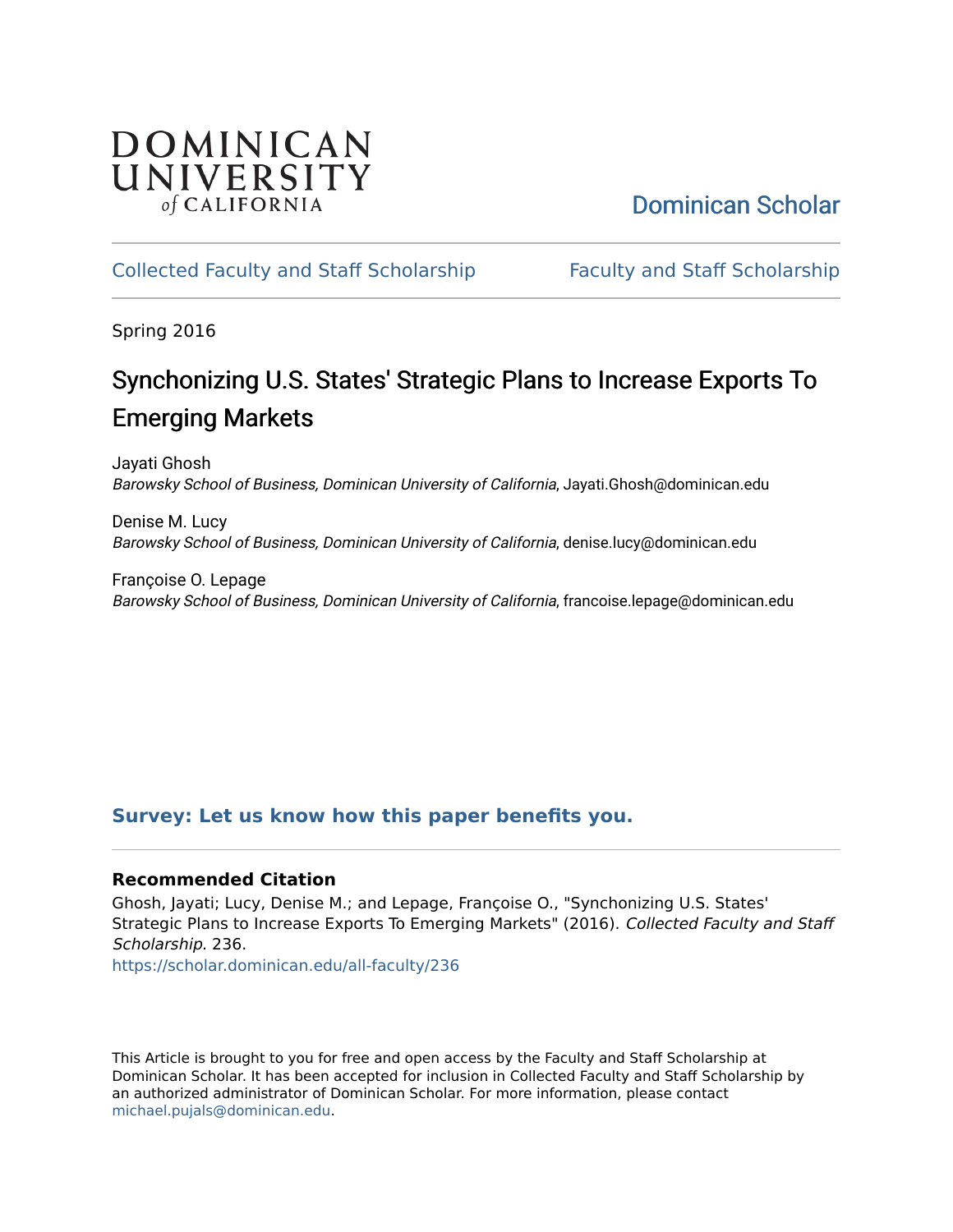*Journal of International Business and Economy* (2016) **17**(1): 1-20 (20 pages)



**Jayati Ghosh, Denise M. Lucy, and Francoise O. Lepage**

## **SYNCHRONIZING U.S. STATES' STRATEGIC PLANS TO INCREASE EXPORTS TO EMERGING MARKETS**

#### **ABSTRACT**

The United States seeks to increase and expand exports to emerging markets. The majority of U.S. firms (98 percent) are small to medium sized enterprises (SMEs) with only 1 percent engaging in exporting. The Federal and State Governments encourage SMEs to expand exporting through the National Export Initiative (NEI) and NEI/NEXT initiatives. This paper examines NEI's progress and strategies by leading U.S. exporting states, export activity to BRICSA, states' alignment with NEI and the extent to which NEI has facilitated federal and state collaboration. Further, it reviews NEI/NEXT objectives and strategies to internationalize U.S. business practices.

*Key Words: SME exports, U.S. exports, National Export Initiative, BRICSA, emerging markets*

**Jayati Ghosh** 

*Widener University, Chester, USA*

**Denise M. Lucy, Francoise O. Lepage**

*Dominican University of California, San Rafael, USA*

**Correspondence: Jayati Ghosh**

School of Business Administration, Widener University, Chester, 19013 E-mail: jghosh@widener.edu Tel: 610-499-4301 Fax: 610-499-4614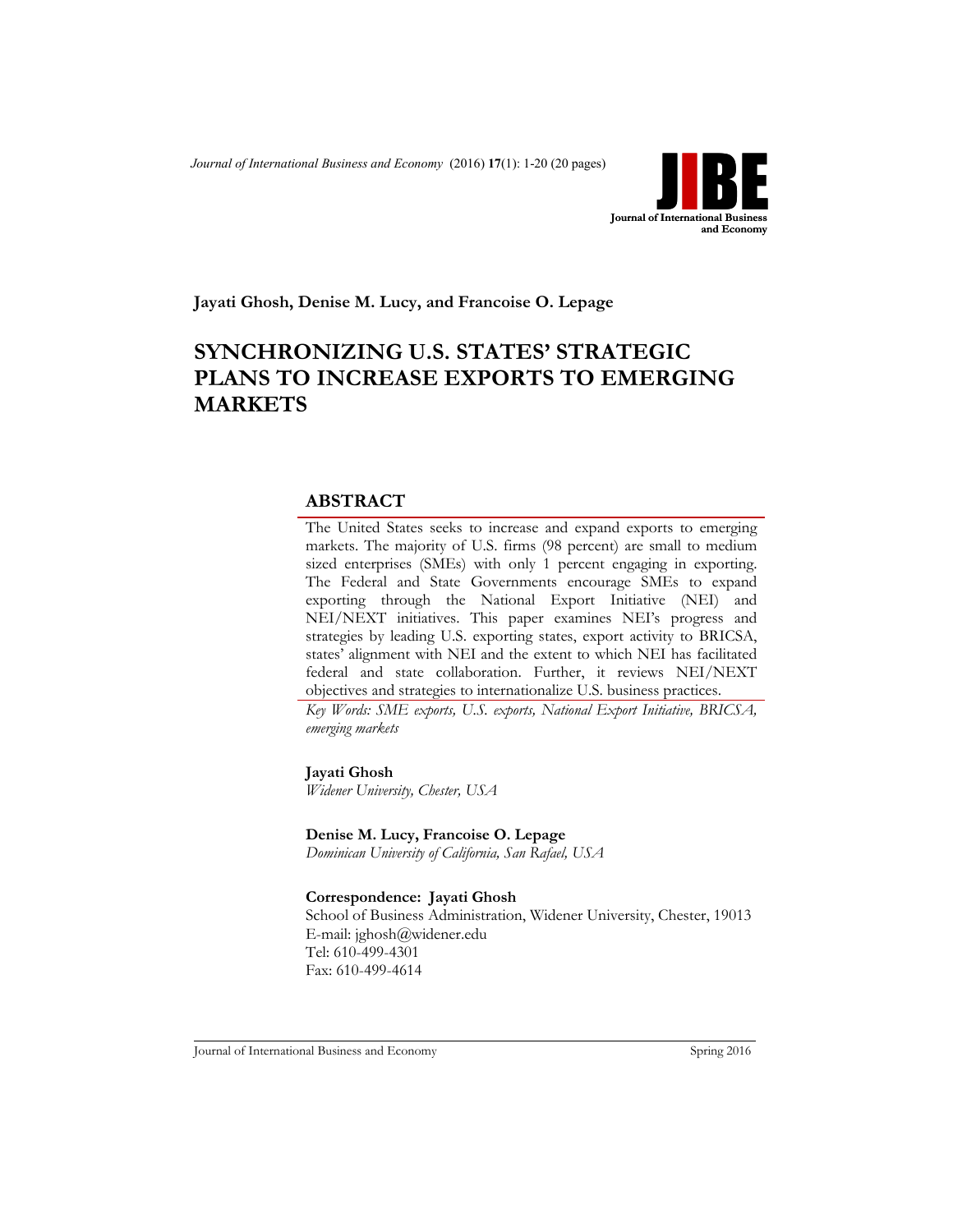#### **INTRODUCTION**

United States' exports are fundamental to growing the country's economy. Considering that 95 percent of the world's consumers are outside the United States (U.S. Department of Commerce, 2014), and with significant purchasing power beyond the U.S. shores, internationalization of U.S. businesses is vital. Still further, the emerging markets of Brazil, Russia, India, China and South Africa (BRICSA) represent 42.81 percent of the world's population (Population Reference Bureau, 2015). By 2030, the population of BRICSA is projected to account for 39.5 percent of the world's population (Population Reference Bureau, 2015). According to McKinsey Global Institute (2016), the economic foci continue to move towards the emerging markets. While the developed countries face stagnation, the income and purchasing power of the consumers in the emerging markets will continue to increase thus contributing to the economic vitality.

The size of the middle class is growing around the world and in the next 15 years, one billion more consumers will enter the middle class (U.S. Department of Commerce, 2014). According to Euromonitor International (2013), between the years 2004-2013 the BRIC countries have witnessed their economies double in size. The growth of the BRIC populations from the year 2000 to 2010 grew from 400 million to 1.3 billion. Its annual purchasing power is projected to grow from \$12 billion in 2010 to \$30 billion in 2025 (Ghosh, Lucy and Lepage, 2012). Further, PricewaterhouseCoopers (2014) reports that the purchasing power in emerging economies of Brazil, Russia, India and China will continue to grow. According to McKinsey Global Institute (2015), with the end of apartheid, South Africa, which is the second largest economy in Africa, has embarked on a growth path centered around its major cities. With this potential in market growth, the U.S. still has only 20 Free Trade Agreements in the world (International Trade Administration, 2015a).

Given these compelling business opportunities, it is stunning to report that only one percent of U.S. companies engage in exporting, and of the 28.4 million U.S. businesses, just over 300,000 firms exported (United States Census Bureau, 2016; SBA Office of Advocacy, 2015). Table 1 provides the number of U.S. exporting companies by firm size in the year before NEI and during NEI. These figures demonstrate that 98 percent of the U.S. export companies are consistently SMEs indicating that small to medium-sized businesses have had a profound impact on the NEI achievements. It is interesting to note that the value of SME export dollars represents one third of all U.S. exports (Small Business Administration Office of Advocacy, 2015).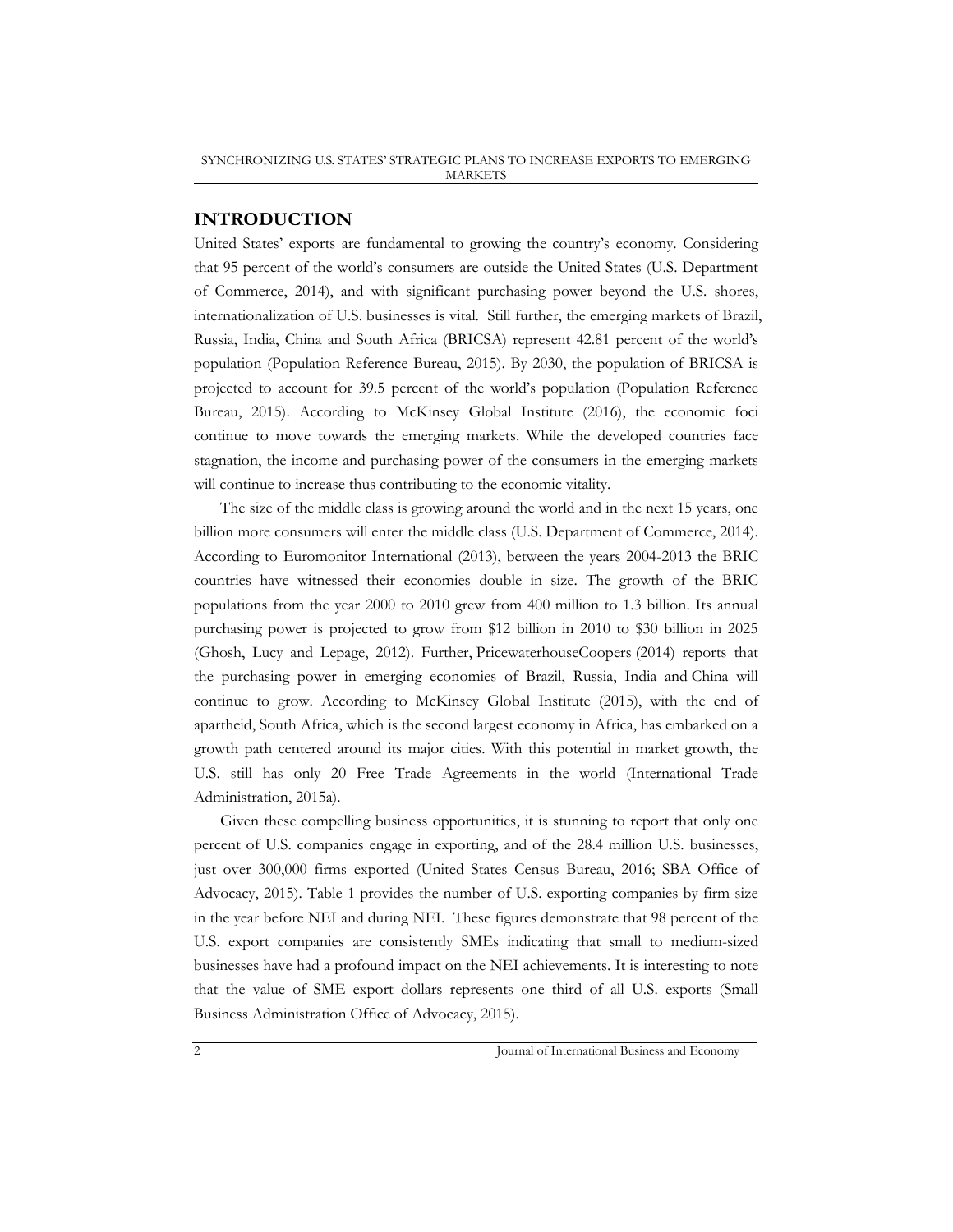| Year | Total U.S.            | $\#$ of U.S. Large    | $#$ of U.S. SME                                                             | % of U.S. Exporters are |
|------|-----------------------|-----------------------|-----------------------------------------------------------------------------|-------------------------|
|      | <b>Exporter Firms</b> | <b>Exporter Firms</b> | Exporters<br>270,053<br>287,498<br>296,817<br>298,782<br>297,343<br>295,063 | <b>SMEs</b>             |
| 2009 | 276,643               | 6,590                 |                                                                             | 97.62%                  |
| 2010 | 293,988               | 6,490                 |                                                                             | 97.79%                  |
| 2011 | 303,509               | 6,692                 |                                                                             | 97.80%                  |
| 2012 | 305,669               | 6,887                 |                                                                             | 97.75%                  |
| 2013 | 304,223               | 6,880                 |                                                                             | 97.74%                  |
| 2014 | 301,923               | 6,860                 |                                                                             | 97.73%                  |

**Table 1. Structure of U.S. exporting companies by firm size**

Sources: 2009-2013: Small Business Administration Office of Advocacy 2015; 2014: U.S. Census Bureau News 2015.

The sustainable growth of the United States' economy is dependent upon the internationalization of U.S. businesses. There is a need to expand the number of exporting firms and focus export activities in the world's growing economies to harvest the growth in the middle class in emerging markets. Strengthening the U.S. economy is dependent upon exporting beyond the traditional trading partners close to its borders.

Some of the theories frequently used to explain the internationalization efforts of large business include product life cycle model (Vernon, 1966), stage theory (Johanson and Vahlne, 1977), monopolistic advantage theory (Hymer, 1976), and ecletic theory (Dunning and Narula, 1998). These theories focused on the role of innovation and internationalization efforts of the firm, process of internationalization, and the locational ownership and organizational advantages that firms and host economies offer. Further research by Khanna, Palepu and Sinha (2005) shows that initially many MNCs failed to understand the importance of local customer preferences, challenges associated with infrastructure, and policy differences in developing countries. As a result they preferred to invest and conduct business in the developed countries.

This paper describes the U.S. Government's initiatives to encourage and assist U.S. businesses to join the exporter ranks and expand their markets to emerging economies. It examines the top U.S. exporting states to determine if the states' plans are synchronized with the U.S. Federal NEI national effort to expand the U.S. economy through exports, especially focused on SMEs, given 98 per cent of U.S. exporters are SME firms (International Trade Administration, 2015b). It also considers U.S. exporting to the emerging economies of Brazil, Russia, India and China and South Africa (BRICSA) since these countries account for 43 percent of the world's population (Bawa, Bohler-Muller, Fikeni, Zondi, and Naidu, 2014). The trade records of the five leading exporting U.S. states are analyzed to better understand 1) the top exporter states' contributions to the U.S export totals, and 2) the top exporter states' participation in exporting to BRICSA markets.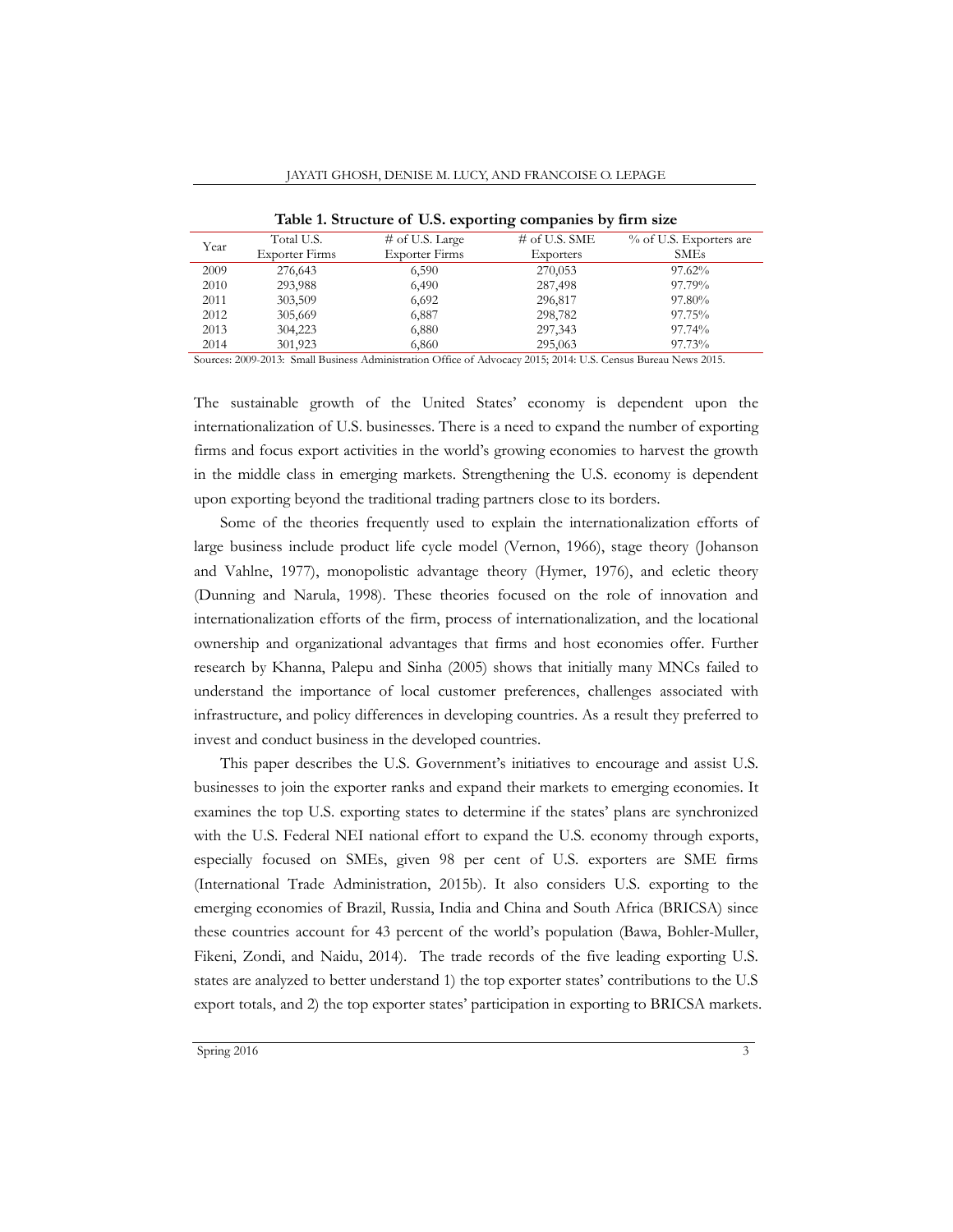The paper reports on the progress of the NEI to date and describes its next phase, the NEI/NEXT initiatives. Finally, next steps in research will be addressed.

## **POTENTIAL OF EXPORTING TO EMERGING BRICSA MARKETS**

Small and medium sized (SMEs) businesses have a strong impact on a country's economy with reference to job creation, generating wealth, and innovation. In the developed economies, such as the United States, SMEs make a substantial impact on jobs by employing nearly 50 percent of the private sector work force (United States Small Business Administration, 2009). Small and medium sized business face many barriers, which impact their growth potential some of which are related to the cyclical nature of the economy. Further, it is important to keep in mind that in the era of globalization, in order to be successful, SMEs have to integrate themselves into the global economy. However, in the global economy, SMEs continue to play a smaller role with large corporations playing a dominant role (Ghosh, Lucy and Lepage, 2012). SMEs face export barriers, including insufficient country specific policies and bureaucracies and lack of trade agreements, the need for long term financing, inadequate intellectual property rights protection, bribery and corruption, limited knowledge and experience with international trade and with ecommerce technologies, and the need for effective local partnerships.

#### **EMERGING MARKETS: CHARACTERISTICS AND TRENDS**

Emerging markets are characterized by rapid economic growth, increasing industrialization and rising income. These economies experience a movement from being agriculture based towards manufacturing and service based. To move these economies toward a path of growth and development, the governments play an active role in promoting reforms. In this paper, we focus on Brazil, Russia, India, China and South Africa (BRICSA). Based upon demographic and economic indicators, China and India account for 37 percent of the world's population, which holds a strong potential for labor supply and internal demand for goods and services. When comparing the percentage of population living in the urban areas among the BRICSA economies, India ranks lowest with only 31 percent of the population living in the cities. The cities will continue to be the home of skilled and un-skilled labor, as well as a prosperous group of consumers (Dobbs, Remes, Smit, Manyika, Woetzel, and Agyenim-Boateng, 2013). Furthermore in the future, these cities will be the center of head offices of global companies.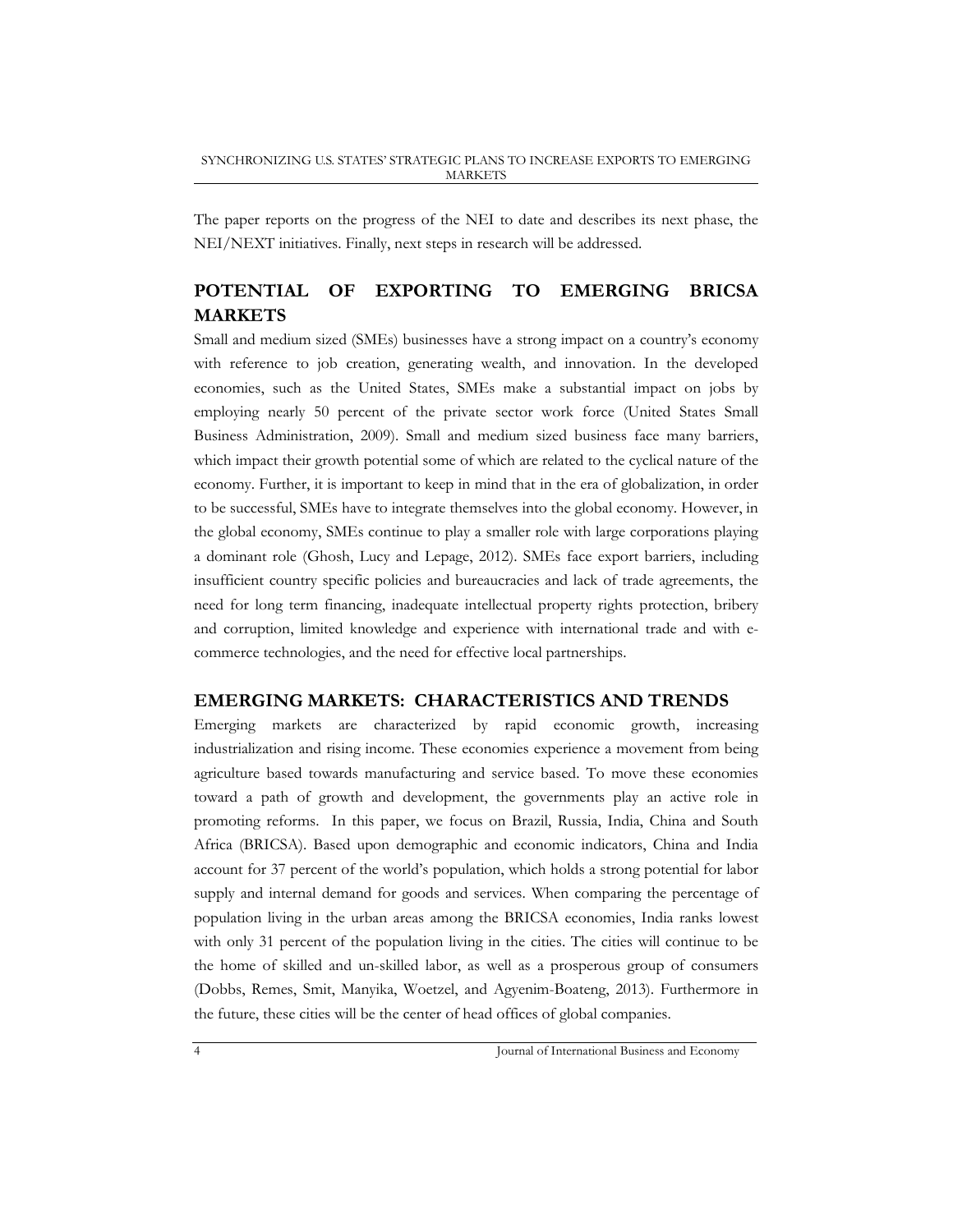Unlike the advanced economies, people living in the emerging markets have lower incomes. Table 2 reveals that the Gross National Income (GNI) per capita is lower than that of the United States. However, the size of the middle class is growing which creates opportunity for further investments and trade (Court and Narasimhan, 2010; McKinsey Global Institute, 2012a). Barton, Chen, and Jin (2013) further note that the middle class in China will continue to grow in the internal parts of the country and the growth of this group will create demand for specialized goods and services thus creating investment opportunities.

The economies of China and India have experienced higher levels of growth during 2009 and 2013 than Brazil, Russia and South Africa (Table 2). According to the United Nations Statistics Division (2014), Brazil experienced a modest increase in GDP from -0.3 percent to 2.5 percent. Similarly, Russia and South Africa have shown signs of improvements (Table 2). In spite of the higher growth rates in China and India, data further illustrates that these two countries will have a drop in the Gross Domestic Product (GDP) growth rate. These trends mirror the worldwide pattern of slowing of the global economy. In spite of the lower GDP growth rate, with the exception of Russia, the two emerging economies of China and India experienced higher growth rates compared to the United States over the same time frame, while growth in Brazil and South Africa was close to the growth rate in the United States (Table 2). These economies continue to offer export opportunities for U.S. business growth.

| Country              | Population<br>$mid-2014$<br>(in millions) | Urban<br>Population<br>(in percent) | GDP Growth<br>(in percent) |      | Per Capita GNI<br>(in US \$) |
|----------------------|-------------------------------------------|-------------------------------------|----------------------------|------|------------------------------|
|                      |                                           |                                     | 2009                       | 2013 | 2013                         |
| Brazil               | 203                                       | 85                                  | $-0.3$                     | 2.5  | 2.5                          |
| China                | 1,364                                     | 54                                  | 9.2                        | 7.7  | 7.7                          |
| India                | 1,296                                     | 31                                  | 8.5                        | 5.0  | 5.0                          |
| Russia               | 144                                       | 74                                  | $-7.8$                     | 1.3  | 1.3                          |
| South Africa         | 53.7                                      | 62                                  | $-1.5$                     | 2.2  | 2.2                          |
| <b>United States</b> | 317.7                                     | 81                                  | $-2.8$                     | 2.2  | 2.2                          |

**Table 2. Demographic and economic indicators in selected emerging economies**

Source: United Nations Statistics Division (2014), Population Reference Bureau (2014)

## **OPPORTUNITIES AND CHALLENGES OF CONDUCTING BUSINESS IN BRICSA**

Brazil is the largest economy in the South America continent. According to HSBC (2013) by late 1990s the majority of the state-owned companies were privatized. Since 2003, the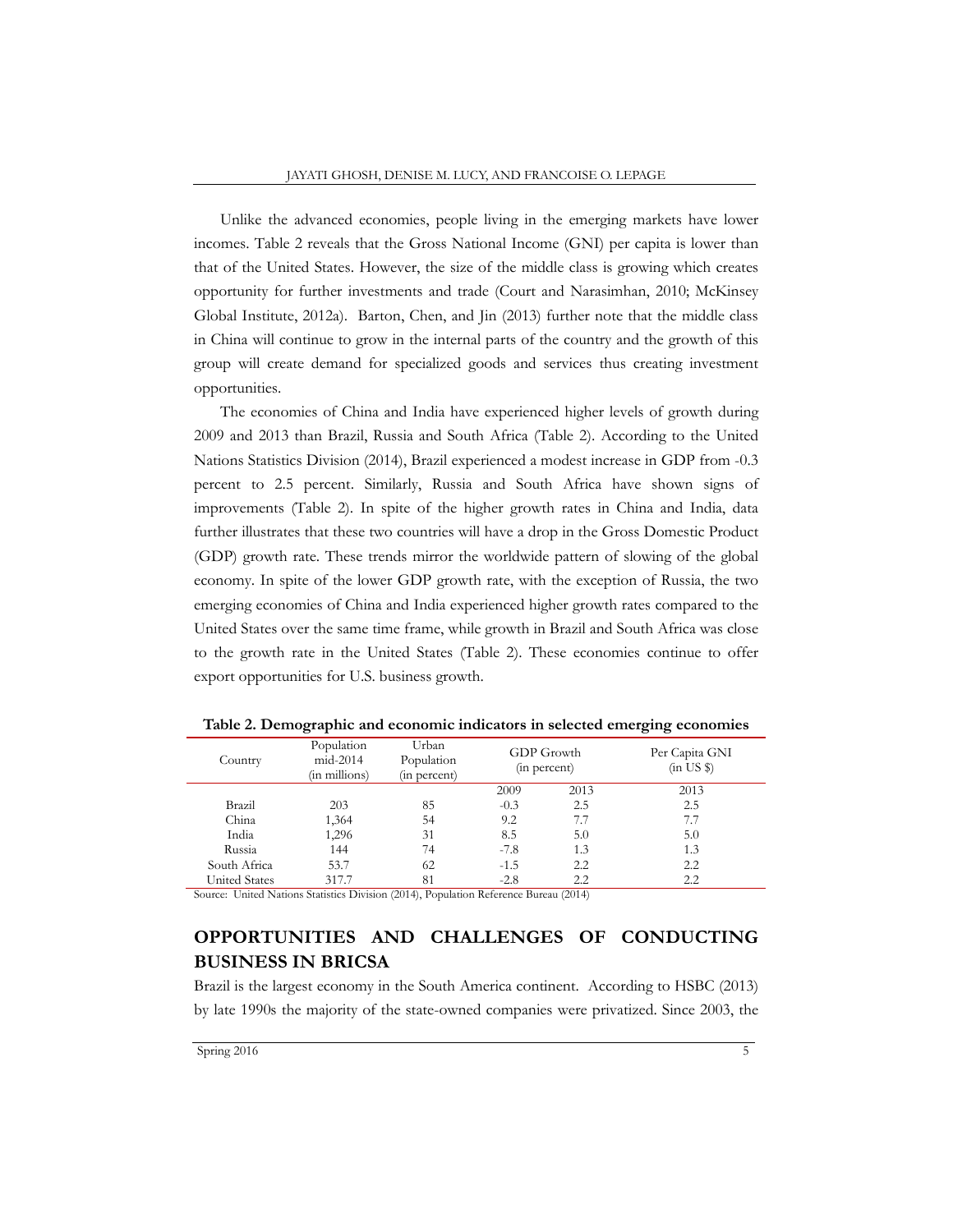country experienced economic stability, but by the end of 2008 the country was impacted by the global financial crisis. According to CIA World Factbook (2013), in 2010 the investor and consumer confidence levels were revived and the GDP growth rate was about 7.5 percent, which was highest since 1985. In spite of the progress, it is important to note that lack of sound infrastructure is a major challenge for the country. Improvements in this sector will bring about an increase in production and faster economic growth and development.

With the collapse of communism in 1991, the Russian economy experienced a decline in output. In 1995 with the intervention of the International Monetary Fund (IMF), the economy was stabilized for a few years. The lack of a tax base and declining price of oil, the economy faced a setback again in 1998. In the following decade the economy, which is second largest producer of oil in the world, experienced growth (Grafe, 2012). Subsequently, because of weak consumption and declining exports in 2013, the economic growth showed signs of slowing down (Economist Intelligence Unit, 2015a). It is expected that in Russia the GDP growth rate over 2015-2019 will grow from 0.6 percent in 2014 to about 1.6 percent in 2019. The impact of international sanctions and declining price of oil will be a major concern for the Russian economy. According to the Corruption Perception Index (2015), Russia ranked 119 out of 167 countries, scoring 29 out of 100. This indicates two thirds of the world's ranked countries were perceived as less corrupt. In future, the country has to place greater emphasis on diversification of the economy and create investment opportunities and curb corruption.

In India, the large internal markets, availability of un-skilled to skilled labor, and proreform policies have helped to make this country an important venue for exports and investment. The reforms have accelerated the rate of investment and trade and brought about a decline in the poverty level. The country also experienced growth in domestic demand. According to Poddar (2012), the country will continue to add over 110 million workers to the labor force, which will create additional demand for goods and services. The future of this emerging market will depend on promoting additional reforms, investment in improving the physical and social infrastructure, and integrating the rural areas in growth policies (Economist Intelligence Unit, 2013a). With nearly 70 percent of the population living in rural areas the extension of economic growth into these areas will generate greater demand and bring about a rise in productivity. In 2014, the GDP growth rate was 7.3 percent, estimated to increase to 7.7 percent in 2016 followed by declined to 7.3 percent in 2019 (Economist Intelligence Unit, 2015b).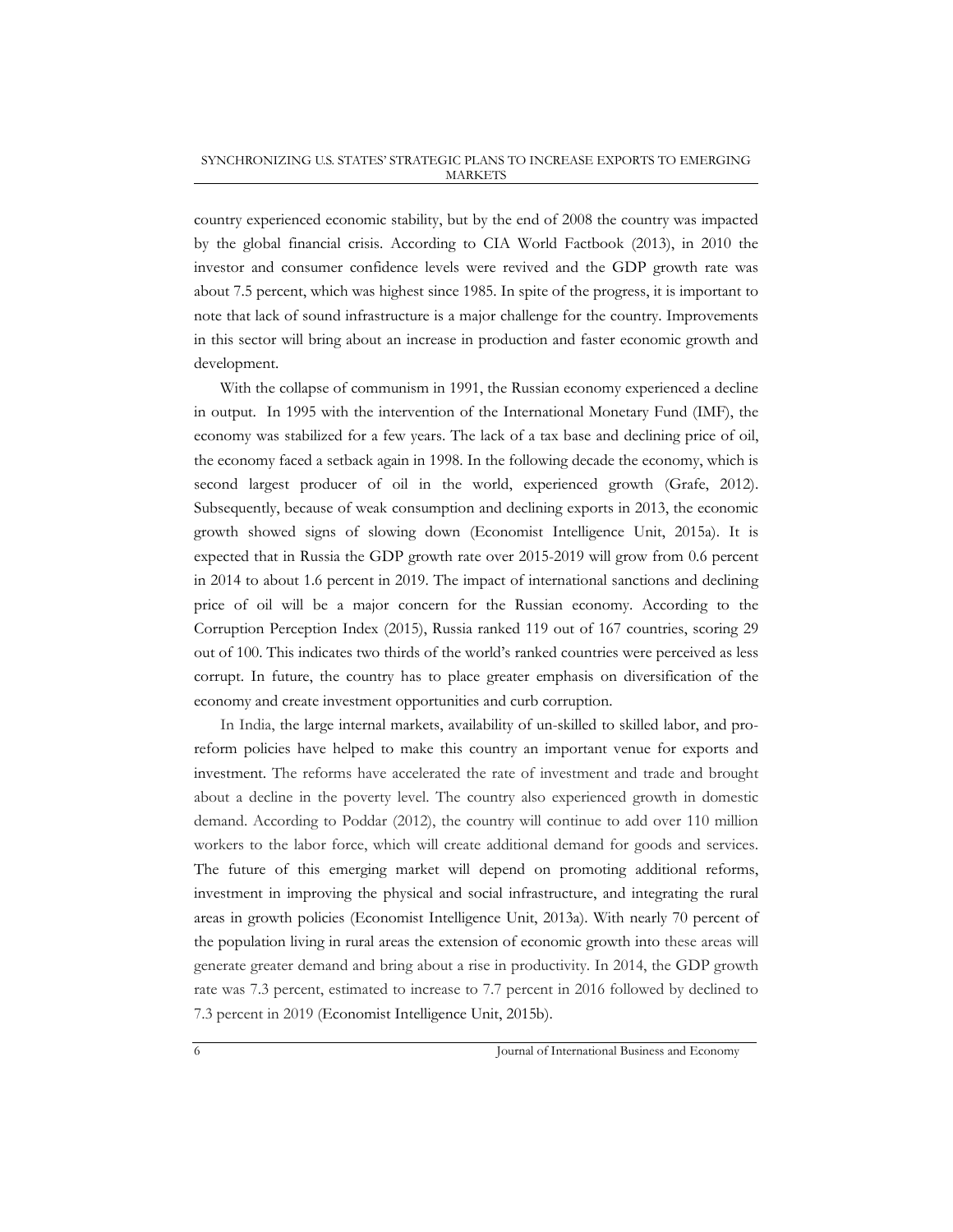Economic reforms in China have created an unprecedented growth and investment opportunities for foreign investors. According to Zhu (2012), China has 400 to 500 million consumers who have benefitted from social housing, health care, unemployment benefits, and education. This group has the potential of spending more and creating opportunities for further investments. In the urban areas, the consumers have higher disposable income, moving their consumption pattern from household items to items such as cars, personal computers, smart-phones, and spending of international travel (Economist Intelligence Unit, 2013b). These will continue to create greater potential for investments as the Chinese economy and its consumers continue to demand high value added goods and services. It is important to note, in spite of the economic slowdown consumers between 15-59 years of age with higher education than previous generations, will experience rising disposable income and spending power, thus will continue to be the engine for economic growth (McKinsey Global Institute, 2016).

Currently, South Africa is one of the large economies in sub-Saharan Africa. The country has an abundant supply of resources and a strong financial and manufacturing sector (Economist Intelligence Unit, 2015c). The rate of foreign direct investments has increased especially from the emerging economies of China and India as well as from the countries in the Gulf region (Kaberuka, 2010). In 2014, South Africa reported a GDP growth of 1.5 percent, which is projected to increase to 3.6 percent in 2019 (Economist Intelligence Unit, 2015c). Although the country is one of the leading economies of the African continent, the income inequality is high, with a Gini Index of 63, where 100 represents total inequality. According to the United Nations Development Programme (2014), the unemployment rate is about 25 percent with 14 percent of the population living below \$1.25 per day. According to McKinsey Global Institute (2012b), the unemployment among youth is staggeringly high and estimated to be about 50 percent. The study further reports that the lack of employable skills can be attributed to an education system that is not preparing students for the workforce.

In summary, these economies are trending toward increasing the world's middle class markets. The U.S. Government's economic growth strategy includes support to U.S. firms, especially SMEs, to go global to these emerging markets.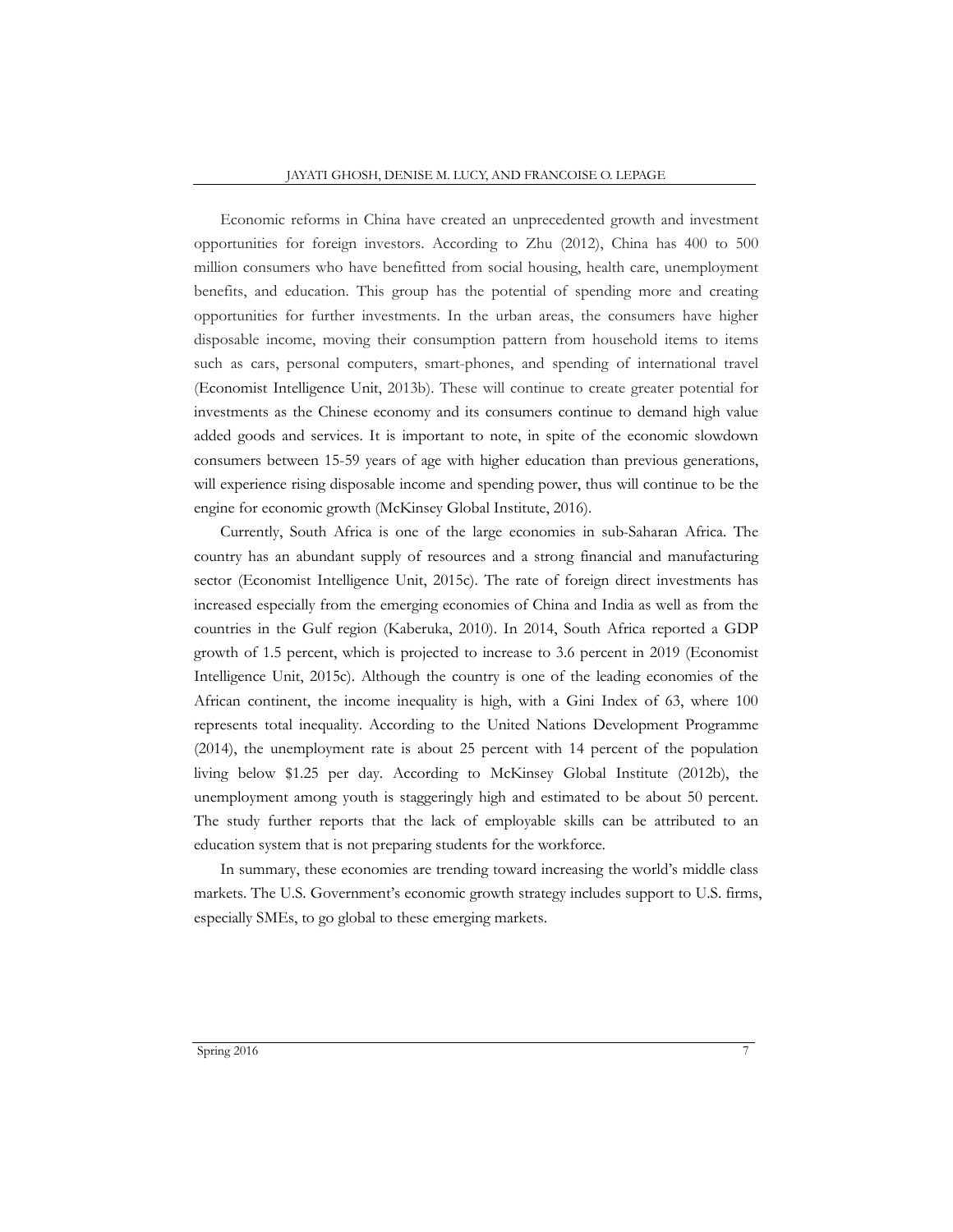## **U.S. NATIONAL EXPORT INITIATIVE SPANNED 2010 THROUGH 2014**

In early 2010, United States' White House created the National Export Initiative (NEI) to drive United States' businesses to enhance their internationalization efforts with the goal of doubling the number of exports by the end of 2014 by removing trade barriers, which would assist U.S. based firms to access new markets, especially SMEs (The White House, 2010). The NEI metrics focused on three key components: 1) double export dollars by the end of 2014, 2) increase the number of U.S. export companies, and 3) increase U.S. jobs through international trade (U.S. Department of Commerce, 2013). To achieve these goals, the U.S. Department of Commerce's Commercial Service has provided support to state and local governments to expand U.S. exports (U.S. Department of Commerce, 2014). Table 3 provides a snapshot of the achievement of these NEI goals with the NEI export dollar goal achieving half of its goal. U.S. total exports in 2009, before the NEI launch totaled 1.583 trillion US dollars compared to 2014 at the end of the NEI, where total U.S. exports reach 2.343 trillion US dollars, a 48.02 percent increase (U.S. Department of Commerce Bureau of Economic Analysis, 2015). The NEI goal to increase jobs from exporting increased over 20 percent (U.S. Department of Commerce Economics and Statistics Administration, 2014). The number of exporting U.S. firms also increased almost 9.5 percent (International Trade Administration, 2015b). Technically, the NEI goals to increase jobs and exporting firms were achieved, even though the NEI plan did not set numerical goals.

| $1400C$ $3.11L$ benefinities $2000$         |           |           |           |           |           |  |  |
|---------------------------------------------|-----------|-----------|-----------|-----------|-----------|--|--|
| U.S. NEI<br><b>Benchmarks</b><br>(millions) | 2009      | 2010      | 2011      | 2012      | 2013      |  |  |
| Export dollars                              | 1,583,053 | 1,853,606 | 2,127,021 | 2,218,989 | 2,279,937 |  |  |
| Export jobs                                 | 9.7       | 10.2      | 10.9      | 11.1      | 11.3      |  |  |
| Export firms                                | 275,843   | 293,131   | 302,261   | 304,867   | 304,223   |  |  |
| Export dollars                              | 1,583,053 | 1,853,606 | 2,127,021 | 2,218,989 | 2,279,937 |  |  |
| Export jobs                                 | 9.7       | 10.2      | 10.9      | 11.1      | 11.3      |  |  |
| Export firms                                | 275,843   | 293,131   | 302,261   | 304,867   | 304,223   |  |  |
| Export dollars                              | 1,583,053 | 1,853,606 | 2,127,021 | 2,218,989 | 2,279,937 |  |  |

**Table 3. NEI benchmark goals**

Sources: U.S. Exports: U.S. Department of Commerce Bureau of Economic Analysis (2015); U.S. Jobs: U.S. Department of Commerce Economics and Statistics Administration (2014); U.S. Exporting Firms: U.S. Department of Commerce (2015)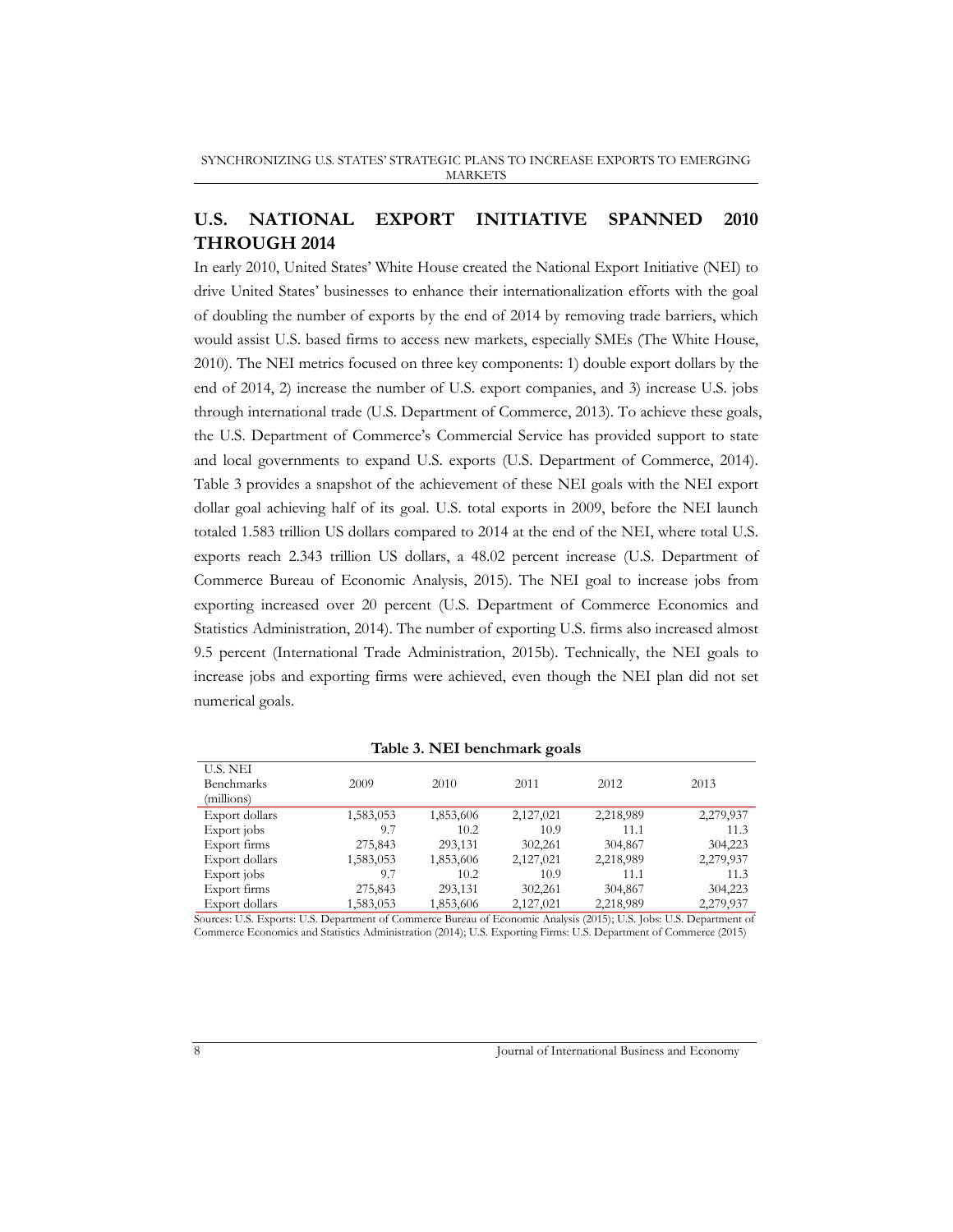### **TOP FIVE EXPORTER U.S. STATES CONTRIBUTED TO NEI ACHIEVEMENT**

The national goals are expressed in the NEI/NEXT initiatives. Individual U.S. states are developing various export promotion initiatives expressed in respective states' export strategic plans. The five leading export states ranked one through five in 2014 were Texas, California, Washington, New York and Illinois (U.S. Department of Commerce Bureau of Economic Analysis, 2015; United States Census Bureau, 2015). The top five U.S. export states continue on their upward export trajectory reflecting their respective export generation and promotion strategies (United States Census Bureau, 2015). Table 4 illustrates the export dollars before NEI in 2009 and compares the five years of the NEI term for the U.S. overall exports compared to the top five U.S. exporting states.

**Table 4. U.S. and state export dollars: Comparing before NEI and during NEI** 

| years        |                       |           |           |           |           |                                      |                           |  |
|--------------|-----------------------|-----------|-----------|-----------|-----------|--------------------------------------|---------------------------|--|
|              | 2009<br>Before<br>NEI | 2010      | 2011      | 2012      | 2013      | Percent<br>Change<br>$2009-$<br>2014 | Share of<br>US<br>Exports |  |
| U.S. overall | 1,583,053             | 1,853,606 | 2,127,021 | 2,218,989 | 2,279,937 | 48.02                                |                           |  |
| Texas        | 162,995               | 206,992   | 251,104   | 264,665   | 279,371   | 76.72                                | 12.29%                    |  |
| California   | 120,080               | 143,208   | 159,421   | 161,757   | 168,129   | 44.75                                | 7.42%                     |  |
| New York     | 58,743                | 69,685    | 84,999    | 81,338    | 86,312    | 50.54                                | $3.77\%$                  |  |
| Washington   | 51,851                | 53,345    | 64,800    | 75,654    | 81,631    | 74.63                                | 3.86%                     |  |
| Illinois     | 41,626                | 50,061    | 64,903    | 68,158    | 66,157    | 63.95                                | $2.91\%$                  |  |

Sources: U.S. Exports – U.S. Department of Commerce Bureau of Economic Analysis (2015); U.S. State Exports – United States Census Bureau (2015)

At the state level, New York and California increased their exports comparably to the U.S. overall exports, with New York at 50 percent increase in export dollars, and California at just under 45 percent. Illinois expanded its exports considerably more at nearly a 64 percent growth. However, the states of Washington and Texas performed considerably higher at nearly 75 percent and 77 percent respectively. Texas contributed the most percentage to the U.S. export dollars at just over 12 percent of the U.S. total export dollars. California had the lowest percent of change in exports since NEI's launch and contributed the second largest amount of 2014 export dollars to the U.S. total in 2014, the last year of the NEI. The top five exporting U.S. states contributed close to one third of all U.S. exports in 2014.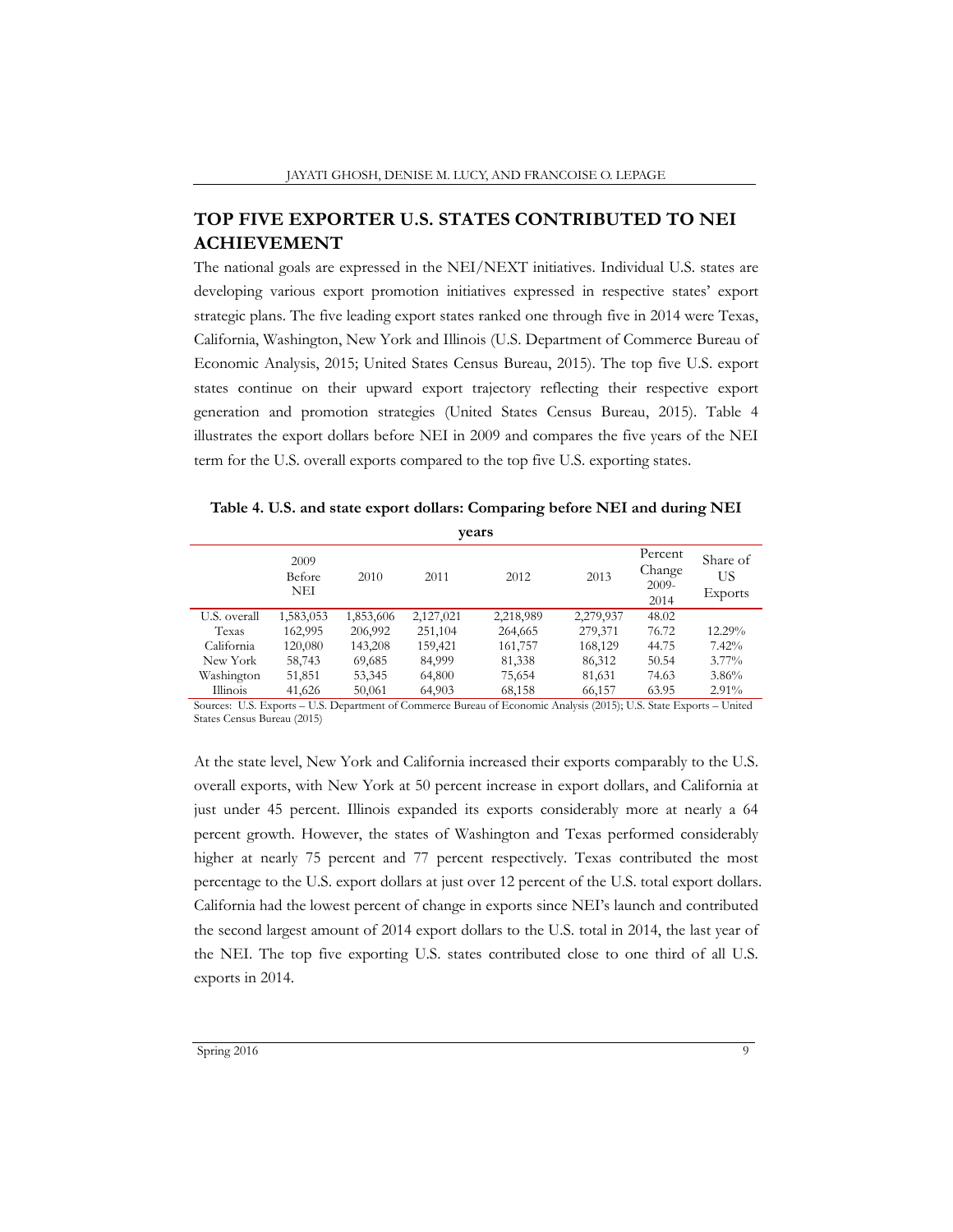To better understand the top five U.S. exporting states' reach to emerging markets of BRICSA, and the corresponding goal of the NEI to reach key emerging markets, Table 5 provides total exports to BRICSA by each of these top five U.S. states during the NEI years. Table 5 also offers the percent of each top state's exports to each BRICSA country.

|                                                                    |          |            | - 1        |          |          |
|--------------------------------------------------------------------|----------|------------|------------|----------|----------|
| Export Dollars and % of<br>Top States' Exports to<br><b>BRICSA</b> | Texas    | California | Washington | New York | Illinois |
| <b>Total Exports</b><br><b>By State</b>                            | 288,049  | 173,812    | 90,547     | 88,434   | 68,247   |
| Exports to Brazil                                                  | 11,832   | 1,953      | 665        | 740      | 2,315    |
| % of state to Brazil                                               | $4.11\%$ | $1.12\%$   | 0.73%      | $0.84\%$ | $3.39\%$ |
| <b>Exports to Russia</b>                                           | 1,558    | 756        | 2,135      | 388      | 448      |
| % of state to Russia                                               | $0.54\%$ | $.39\%$    | 2.36%      | $0.44\%$ | $0.66\%$ |
| Exports to India                                                   | 1,957    | 5,270      | 2,134      | 2,520    | 647      |
| % of state to India                                                | $0.68\%$ | $3.03\%$   | $2.36\%$   | $2.85\%$ | $0.95\%$ |
| Exports to China                                                   | 10,947   | 16,050     | 16,050     | 4,291    | 4,714    |
| % of state to China                                                | $3.80\%$ | $9.23\%$   | 17.73%     | 4.85%    | $6.91\%$ |
| Exports to S. Africa                                               | 760      | 335        | 65         | 350      | 1,043    |
| % of state to S. Africa                                            | 0.26%    | $0.19\%$   | $0.07\%$   | $0.40\%$ | 1.53%    |
| Total export to BRICSA                                             | 27,054   | 24,364     | 21,049     | 8,289    | 9,167    |
| % to BRICSA                                                        | $9.39\%$ | 14.02%     | 23.25%     | $9.37\%$ | 13.43%   |

**Table 5. 2014 Export dollars to BRICSA markets from top 5 U.S. exporting states (in millions)**

Sources: United States Census Bureau (2015); U.S. Department of Commerce Bureau of Economic Analysis (2015)

In 2014, the State of Washington led with exporting 23.25 percent to BRICSA countries, followed by California with almost 10 percent fewer exports with 14 percent of that state's trade. Illinois is a close third at close to 13.5 percent. Washington's top BRICSA market is China (17.73 percent), with India and Russia in the 2 percent range. California's exports to BRICSA ranks second at 14 percent of its state's total exports, with China as its top BRICSA market at just over 9 percent of its total state exports, followed by India at 3 percent. Illinois was comparable to California with 13.43 percent of its states' exports going to BRICSA. Texas and New York were tied at 9.3 percent of their states' exports to BRICSA. For Texas, Brazil (4 percent) and China (3.8 percent) were their top two BRICSA markets.

Overall, China and India were most often in the number one and two export locations, respectively. Russia was the fourth for all except Illinois, which exported more to South Africa than to Russia. As described in the introduction, the emerging markets of BRICSA are strategically key countries to which U.S. exports may find market opportunities. In that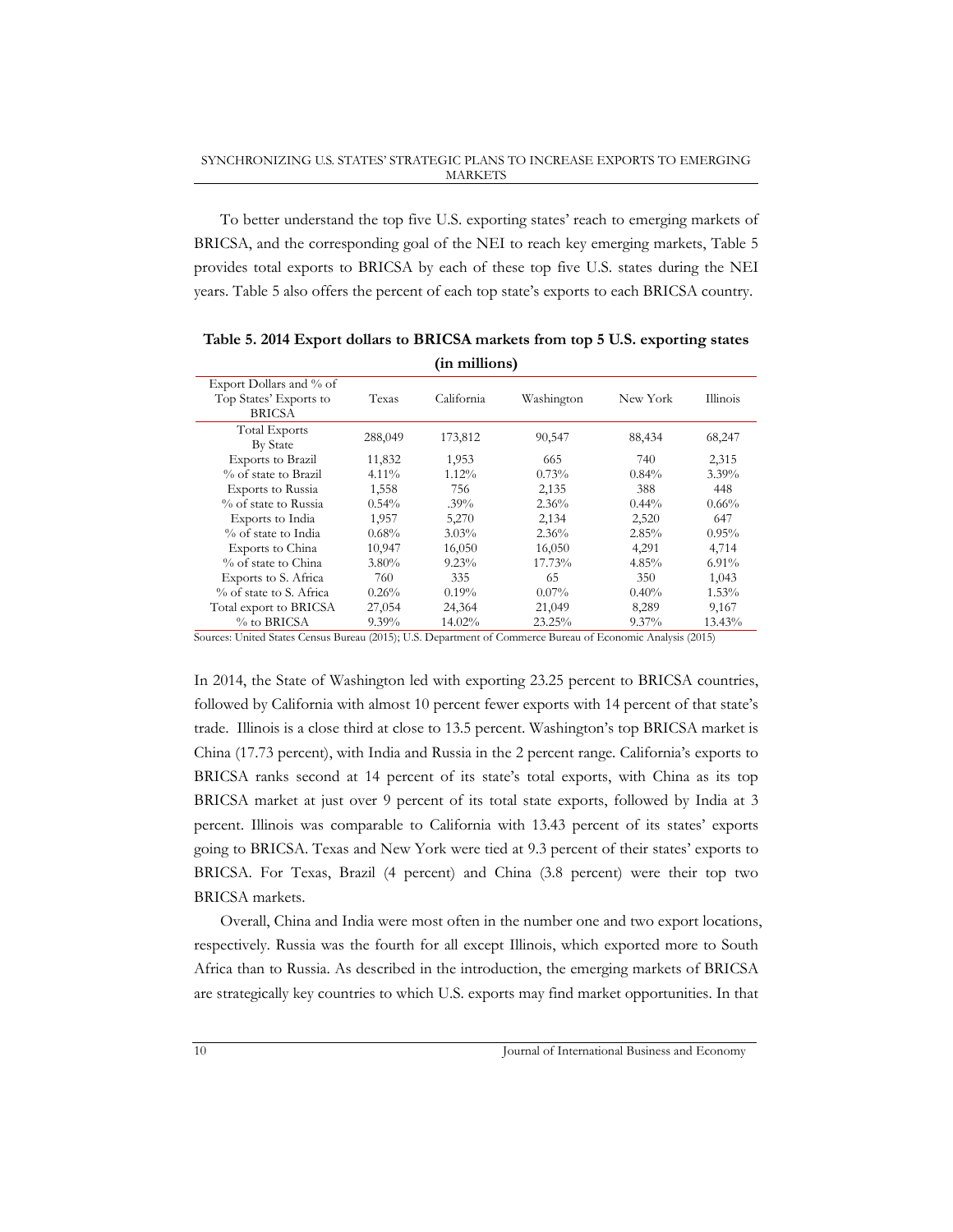context, it is interesting to identify to which countries the top five U.S. states do the most business. Table 6 lists the first five exporting locations for the United States top five export states.

| ні пішнопэ) |                 |        |             |                 |                 |           |                |  |
|-------------|-----------------|--------|-------------|-----------------|-----------------|-----------|----------------|--|
|             |                 |        |             |                 |                 | Total of  | Percent        |  |
| U.S. State  | 1 <sup>st</sup> | 2nd    | 2rd         | 4 <sup>th</sup> | 5 <sup>th</sup> | Top $5$   | <b>Exports</b> |  |
|             |                 |        |             |                 |                 | Export    | of Top 5       |  |
|             |                 |        |             |                 |                 | Locations | Locations      |  |
| Texas       | Mexico          | Canada | Brazil      | China           | S. Korea        |           | 57.47%         |  |
| 288,049     | 102,556         | 31,295 | 11,832      | 10,948          | 8,918           | 165,549   |                |  |
| California  | Mexico          | Canada | China       | Japan           | S. Korea        | 80,619    | 46.38%         |  |
| 173,812     | 25.420          | 18.343 | 16.050      | 12,212          | 8,594           |           |                |  |
| Washington  | China           | Canada | Japan       | <b>UAE</b>      | UK              |           | 48.12%         |  |
| 90.547      | 20,690          | 9.291  | 7.364       | 3.272           | 2,951           | 43,568    |                |  |
| New York    | Canada          | H.Kong | Switzerland | Israel          | UK              |           | 55.61%         |  |
| 88,434      | 17,064          | 10,790 | 8.744       | 6,367           | 6,217           | 49,182    |                |  |
| Illinois    | Canada          | Mexico | China       | Germany         | Japan           |           |                |  |
| 68,247      | 22,082          | 7,918  | 4,714       | 2,855           | 2,564           | 40,133    | 58.81%         |  |

**Table 6. First five export destinations of 5 Top U.S. exporting states in 2014 (in millions)** 

Source for State Export Totals: United States Census Bureau, Foreign Trade by State (2015); Source for Top Five Export States: International Trade Administration (2015b).

This study sought to determine if BRICSA countries would be featured in the states' priority market locations. The State of Washington is the only state that exported to China as its number one destination. For Texas and California, Mexico and Canada were the number one and two export locations. China came in a close third for California. For New York and Illinois, Canada was the top export market, with Mexico number two for Illinois and Hong Kong number two for New York. For each of these top U.S. states, the leading five export locations accounted for around half of all of their exports, ranging from 46 percent to 58 percent of exports going to only five countries. As noted in Table 6, China was in the top five export locations in four of these five states; New York did not include BRICSA in its top five export locations. Brazil was only in Texas' top five locations. None of the other BRICSA countries were in the top five locations of the five most active exporting states in the U.S. Given the major potential of these BRICSA markets, it is clear the U.S. has a long way to go to leverage these opportunities. And even though there has been a slow-down in these emerging market economies, the opportunities continue to be viable (McKinsey Global Institute, 2016). Based on these prospects, the synchronization of the Federal and State export strategies could promote the advancement of the NEI goals.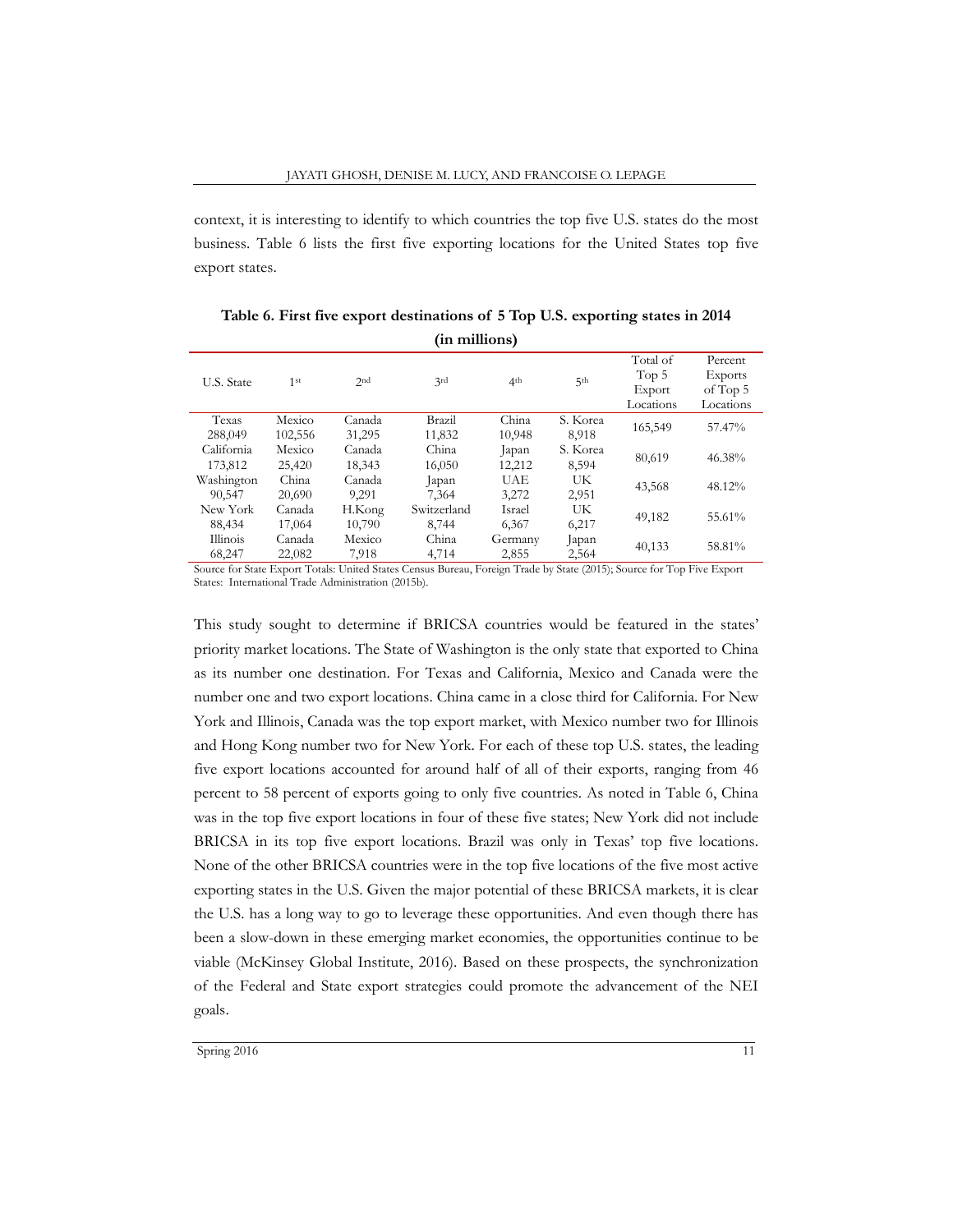## **SYNCHRONIZING FEDERAL AND STATE EXPORT PLANS IMPORTANT TO EXPORTING**

A review of the top five exporting U.S. exporting states was conducted to determine if theses top exporting states' strategic plans included internationalization plans, as well as whether these plans were synchronized with the NEI's goals. A snapshot of the top five exporting U.S. states' contributions to NEI and the extent to which states' plans are synchronized with achieving NEI goals is described below.

Texas has been ranked the number one exporting state in 2014 and for the past twelve years. The leading commodities exported from Texas are petroleum and petroleum based products, as well as machinery parts (United States Census Bureau, 2015). Texas has a steady trajectory of increased exports dollars, growing from \$163 billion, before NEI in 2009, to \$288 billion closing the year in 2014. This represents a 77 percent increase during NEI years. That represents 29 percent more exports than compared to the U.S. export growth. Texas increased the number of jobs produced by exports and the increased role of SMEs in export trade. Texas' percent increase exceeded the U.S. However, Texas does not have a formal export strategic business plan, and consequently it does not have a plan to synchronize with the NEI. The state appears to be outside the realm of intentional planning although the outcome is a positive contributor to the NEI goals.

California ranked second in exports in 2014. The leading commodities exported from the California included aircraft engines, diamond, electronics, and almonds (United State Census Bureau, 2015). California's exports have been gradually increasing each year, increasing export dollars by 44.75 percent since 2009, and contributing \$288 billion to the U.S. \$2.3 trillion export totals ins 2014. California contributed to the NEI strategy by increasing jobs from exporting by 775,320 in 2014 (International Trade Administration, 2015b). California's 2014 international trade and investment plan includes strategic objectives, timelines and measurable outcomes associated with NEI goals, namely the expansion of exports, creation of new jobs, and assistance to SMEs.

Washington has moved into third place in 2014, increasing exports by 74.82 percent since 2009, reaching \$90.6 billion in 2014 exports (International Trade Administration, 2015b). The state's leading export commodities included aircraft, soybean, wheat and engines (United States Census Bureau, 2015). Washington supported 390,690 U.S. jobs in 2014. Washington launched a comprehensive export promotion strategic plan in 2010. Washington State was the first state to respond formally to President Obama's NEI. A plan was developed, including metrics and timelines. Reports were issued on the progress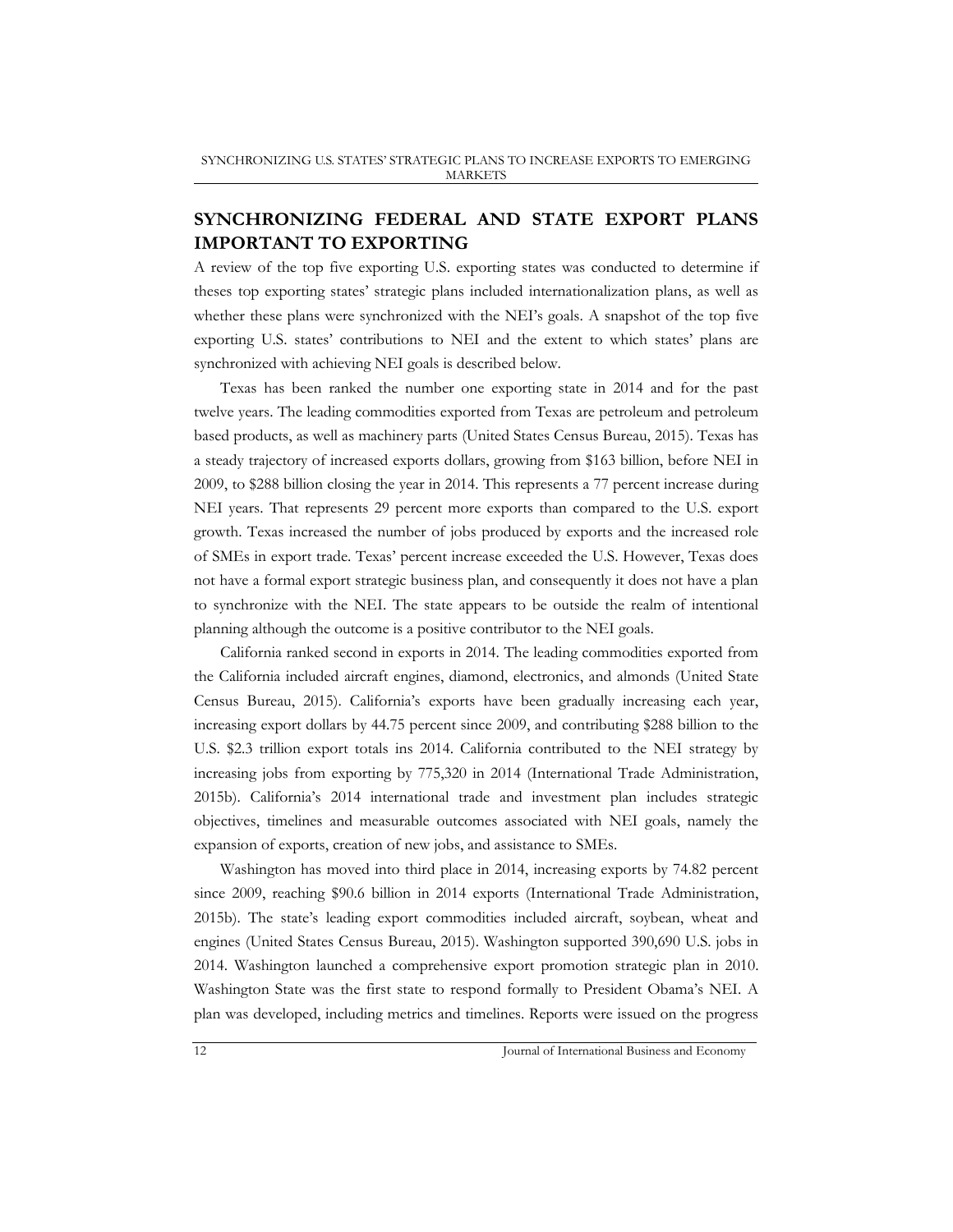of the plan and website materials on the state's exports were linked to federal initiatives and supporting federal agencies. The plan projected to export \$94.6 billion by 2014 (Washington State Department of Commerce, 2012), achieving 96 percent of its goal.

New York is fourth in U.S. exports, increasing its exports 50.5 percent from 2009 to 2014. The leading export commodities from the state of New York included diamonds, precious metals, jewelry, aircrafts, engine and parts (United States Census Bureau, 2015). New York launched the "Global NY" initiative in 2014 designed to support SMEs internationalization to develop or increase export capacity, developing five new trade missions to enhance trade and inward investments, including Mexico, Canada, Italy, China and Israel (New York Governor's Office, 2014). The Governor's "Global NY" initiative is in its early stages of development and cannot yet be assessed for its efficacy or for its synchronization with federal programs. However, the "Global NY" initiative appears to be focused on several elements of the federal NEI, namely programs to assist SMEs in enhancing their global entry and competitiveness once they have become exporters.

Illinois ranks number five in the nation in the amount of export dollars generated in 2014. The leading export commodities included agricultural products, light oils, and machinery and parts used in transportation vehicles. The Illinois Office of Trade and Investment is responsible for supporting exports and is an important NEI partner, increasing its pre-NEI exports by 63.8 percent from 2009 to 2014 (United States Census Bureau, 2015). The Illinois State Trade and Export Program, ISTEP, is partially federally funded and offers support systems to companies that want to increase their exports (Illinois Department of Commerce & Economic Opportunity, 2015). The Department of Commerce and Economic Opportunity issued The Illinois Economic Development Plan (Illinois Department of Commerce & Economic Opportunity, 2014). Even though the export dollars increased significantly during the NEI term, the plan does not mention exports and international strategies for competitiveness. The need for synchronization with federal programs is inherent in ISTEP program, a positive beginning.

Brookings-Rockefeller (2011) reported on a project related to state and metropolitan innovation. In general, the report concluded that U.S. states suffer from three basic weaknesses in their export efforts. First, they do not have an understanding of where their strengths are and fail to assess the effectiveness of their export promotion programs. Second, states' export promotion programs are more reactive than strategic, disjointed and often are not sufficiently funded. And third, states do not engage with other groups in their state who are involved in exports resulting in a fragmentation of effort. Three of the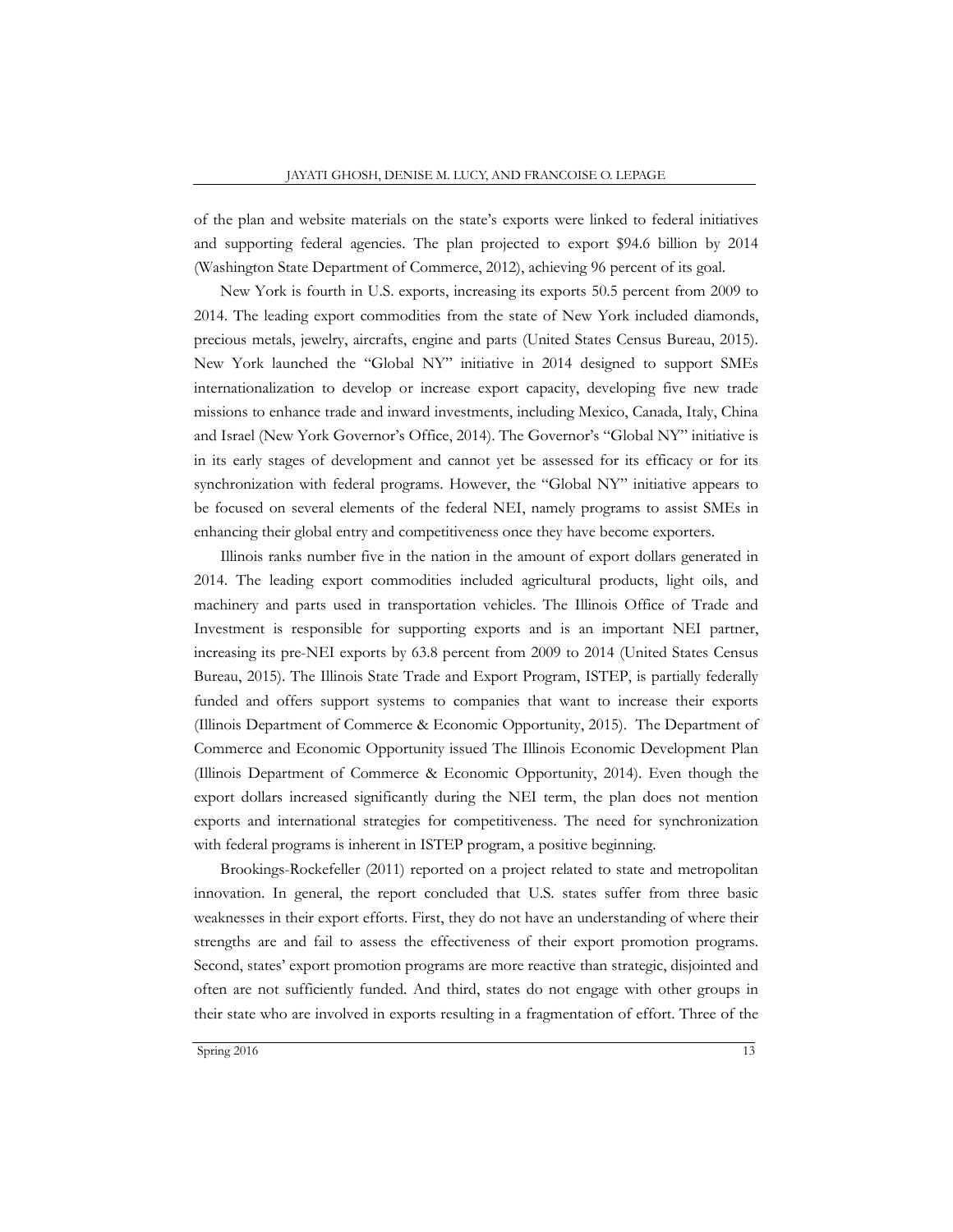five leading export states reflect the weaknesses described by the Brookings-Rockefeller report. The state of Washington has addressed all three of areas and continues to assess and revise its international strategy. California has developed an international export strategy with metrics to assess its efficacy. Texas, New York and Illinois still do not have an intentional export strategy although they appear to all acknowledge the need for such an effort.

It would seem reasonable to expect these initiatives to focus on the synchronization of federal and state export programs. A review of the five leading U.S. exporting states suggests that coordination between the federal and states levels were not a priority. However, the State Trade Expansion Program (STEP) at the U.S. Small Business Administration (SBA) provides grants to states for export promotion (Small Business Administration, 2016).

#### **NEI/NEXT LAUNCHED AS FOLLOW-UP TO NEI**

With the outcomes of the NEI as its foundation, coupled with the feedback from country-wide customer surveys and focus groups conducted by the Department of Commerce, the "NEI/NEXT" was launched as an overall strategy intended to bridge the gaps of the lack of synchronization of federal and state plans, while building on the achievements of the NEI. Included in the 2014-18 strategic plan of the U.S. Department of Commerce (U.S. Department of Commerce, 2014), NEI/NEXT was launched to assist additional American companies to go and grow globally. The synchronization of individual states' export plans, with the overall national plan to increase exports is a component of NEI/NEXT.

The key areas of foci to support more companies to increase exports included the following objectives: 1) connecting more U.S. businesses with their global partners by providing better industry-related information and assistance in the promotion of exports, 2) improving export-related domestic infrastructure that will enable American goods to get to global markets easier, 3) reducing risk of exporting to global markets by providing financing, 4) developing foreign direct investment (FDI) opportunities as a stage to further economic development by educating local and regional leaders, and 5) assisting emerging markets to develop sustainable business environments including reduction and removal of trade barriers (U.S. Trade Promotion Coordinating Committee & Export Promotion Cabinet, 2014).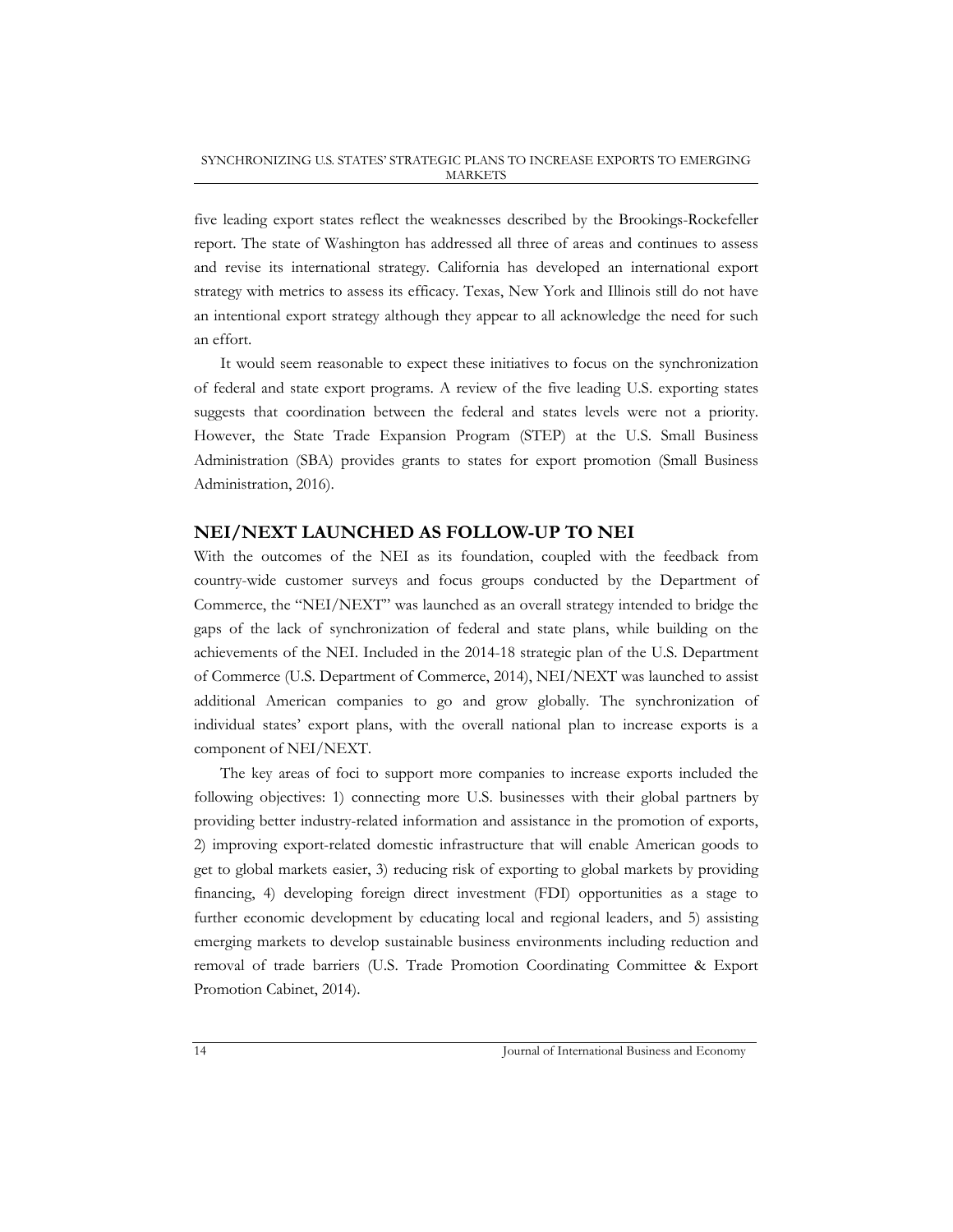The NEI/NEXT Initiative: Taking Export Assistance to the Next Level is offering U.S. states the opportunity to partner further in their internationalization efforts through intentional coordinated programs such as the Brooking Institution's Metropolitan Export Initiative, designed to ensure that cities and states can participate in export promotion planning (Brookings, 2016). Other state–level initiatives, especially the development of strategic export promotion plans with metrics, offer further promise of partnerships between the federal, state and local levels are needed to make progress toward synchronization in export promotion between the U.S. federal and state offices.

#### **CONCLUSION**

The NEI was a bold project with high expectations to propel the U.S based firms toward the potential of leveraging the emerging markets' growth of the middle class. The NEI did not reach its goal of doubling export dollars, but achieved half that goal. The NEI did not set specific quantifiable goals for increasing exporting firms and jobs from exports, but there was, indeed, an increase. Yet, with this progress, there remains a considerable need to increase exports and to emerging market consumers. Given that the majority of U.S. firms are small, barriers to exporting by these firms continues to be impediments. While the NEI offered support to export initiatives at the state level encouraging SMEs to go or grow globally, U.S. Federal and State Governments are minimally synchronized to assist SMEs to leverage the world's growing middle class consumption demand in developing economies.

In examining the top five exporting U.S. states' reach to BRICSA countries, NAFTA countries continue to be the primary export sites, even though China and India are in the top five locations for four the five top U.S. exporting states. The State of Washington's export strategic plan has made progress, with China in its number one export site. With California's proximity to the Pacific Rim, and South America, it is surprising that its export to BRICSA markets is comparable to that of Illinois.

Of the five U.S. states reviewed in this paper, it is apparent that there is minimal alignment with the U.S. NEI and state export plans. One of the key goals of NEI/NEXT is to develop improved data infrastructures for tracking progress of the U.S. states' contributions to the overall federal initiative to increase exports. Also, the federal government is providing a plethora of data in a user-friendly format. So, the NEI/NEXT initiative seeks to take the NEI to a new level. But, there remains considerable need for U.S. Federal and State Governments to coordinate to achieve the goal of doubling U.S.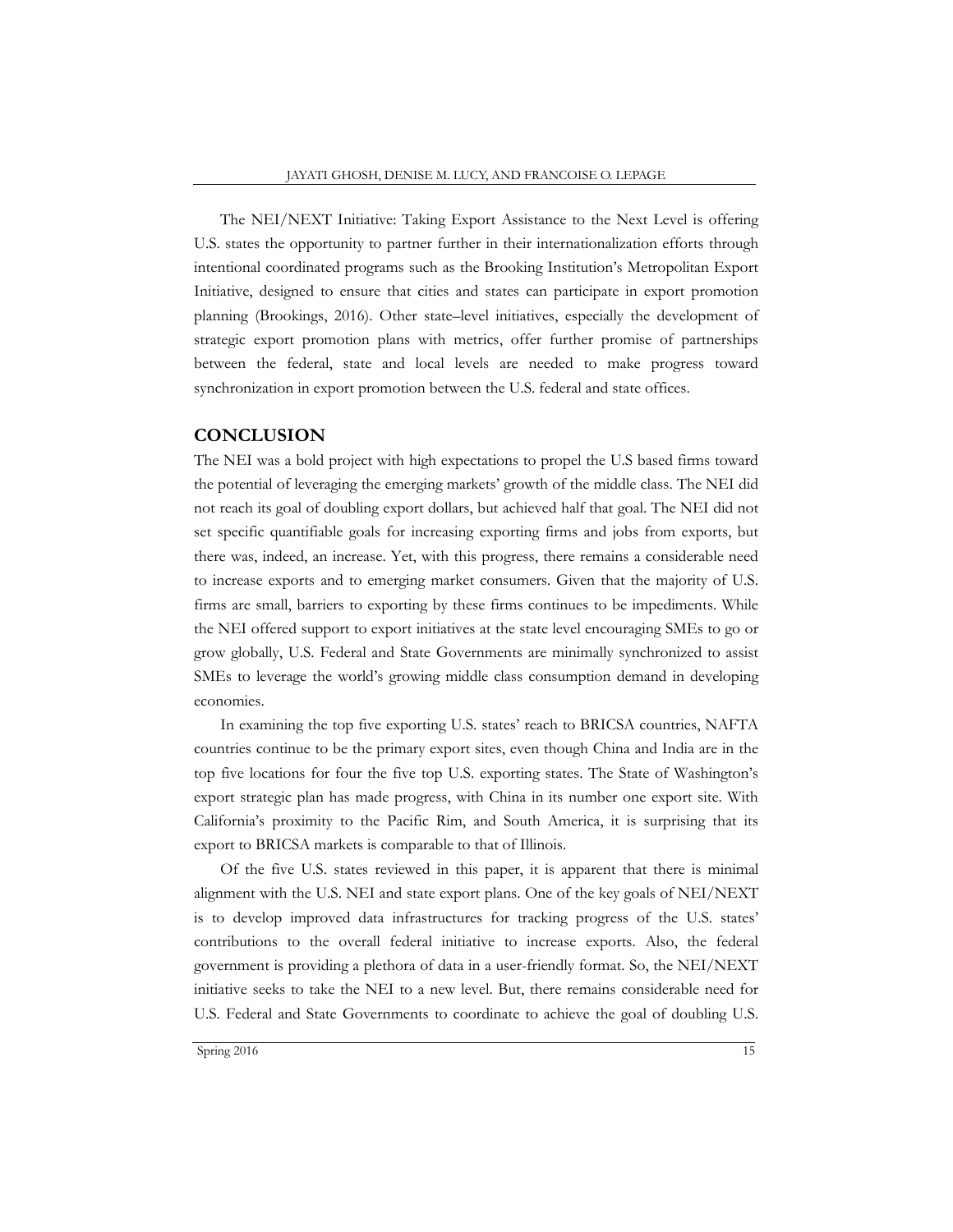exports, most especially by SMEs and to emerging markets. Even though a third of all U.S. exports have been generated by only five states, it would be important to better understand the contribution of each of the remaining U.S. states. A future study will explore the status of all 50 U.S. states' export promotion initiatives and determine if the presence of state planning has yielded improved export performance. Also, the impact of Free Trade Agreements on export outcomes will also be studied.

#### **REFERENCES**

Bawa, A., N. Bohler-Muller., S. Fikeni., S. Zondi., and S. Naidu. 2014. BRICS and Africa: Partnership for development, integration and industrialization, Fifth BRICS Academic Forum. Available at:

http://www.dfa.gov.za/department/bricks\_\_fifth\_book2014.pdf

- Brookings. 2016. Building the next economy fro the bottom-up: The Metropolitan Export Initiative. Available at: http://www.brookings.edu/about/projects/statemetro-innovation/mei
- Brookings Rockefeller. 2011. Boosting exports, delivering jobs and economic growth. Available at:

http://www.brookings.edu/~/media/research/files/papers/2011/1/26-exportskatz-istrate/0126\_exports\_katz\_istrate.pdf

Barton, D., Y. Chen., and A. Jin. 2013. Mapping China's middle class: Generational change and the rising prosperity of inland cities will power consumption for years to come. McKinsey & Company. Available at:

http://www.mckinsey.com/insights/consumer\_and\_retail/mapping\_chinas\_middle\_ class

- CIA World Factbook. 2013. South America Brazil. Available at: https://www.cia.gov/library/publications/the-world-factbook/geos/br.html
- Court, D. and L. Narasimhan. 2010. Capturing the world's emerging middle class. McKinsey & Company. Available at: http://www.mckinsey.com/insights/consumer\_and\_retail/capturing\_the\_worlds\_em erging\_middle\_class
- Dobbs, R., J. Remes., S. Smit., J. Manyika., J. Woetzel., and Y. Agyenim-Boateng. 2013. Urban world: The shifting global business landscape. McKinsey Global Institute. Avaiable at: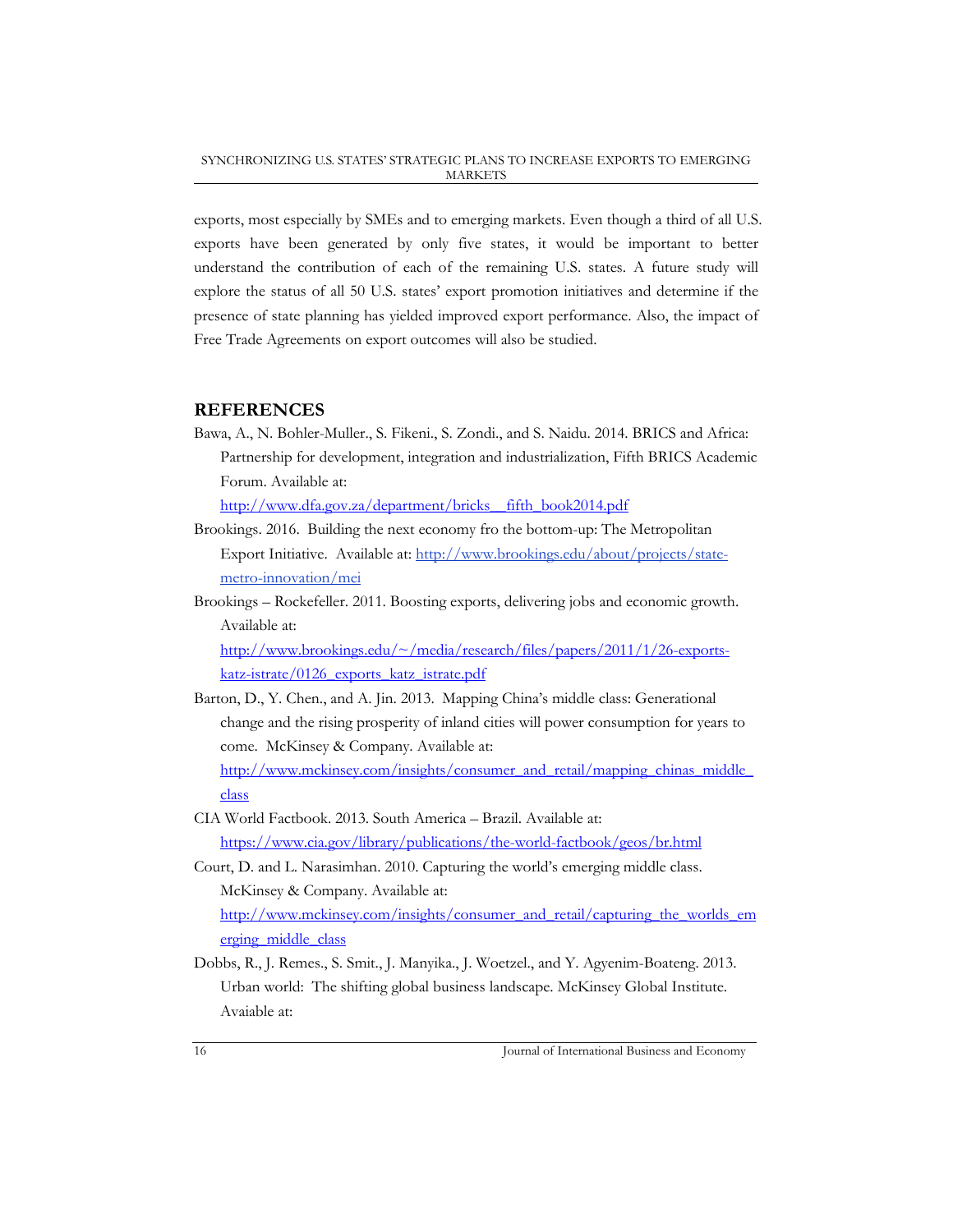http://www.mckinsey.com/insights/urbanization/urban\_world\_the\_shifting\_global\_ business landscape

- Dunning J. H. and R. Narula. 1998. (Eds.) *Foreign direct investments and governments: catalysts for economic restructuring.* New York, NY: Routledge.
- Economist Intelligence Unit. 2013a. India: Country report, December 2013. Avaiable at: www.eiu.com
- Economist Intelligence Unit. 2013b. China: Country report, December 2013. Avaiable at: www.eiu.com
- Economist Intelligence Unit. 2015a. Russia: Country report, August 2015. Avaiable at: www.eiu.com
- Economist Intelligence Unit. 2015b. India: Country report, August 2015. Avaiable at: www.eiu.com
- Economist Intelligence Unit. 2015c. South Africa: Country report, August 2015. Avaiable at: www.eiu.com
- Euromonitor International. 2013. Reaching the middle class beyond BRIC. Avaiable at: http://go.euromonitor.com/rs/euromonitorinternational/images/Reaching%20t he%20Emerging%20Middle%20Classes%20Beyond%20BRIC.pdf?mkt\_tok=3RkMM JWWfF9wsRoivqzBZKXonjHpfsX+7uwpWKa+lMI/0ER3fOvrPUfGjI4CTsZiI+SL DwEYGJlv6SgFQrDAMatv0bgKWhg%3D
- Ghosh, J., D. Lucy., and F. Lepage 2012. Understanding the impact of the global economic crisis on U.S. SMEs' trade exports to BRIC. *International Journal of Knowledge, Culture and Change Management* 11(3): 119-130.
- Grafe, C. 2012. A view from Russia. Avaiable at: http://www.goldmansachs.com/ourthinking/view-from/a-view-from-russia/index.html
- HSBC. 2013. Country guide: Brazil. Avaiable at: https://globalconnections.hsbc.com/us/en/tools-data/country-guides/br-march-2013/introduction
- Hymer, S. H. 1976. The international operation of national firms: A study of direct foreign investment. Cambridge, MA: MIT Press.
- Illinois Department of Commerce & Economic Opportunity. 2014. The Illinois economic development plan. Avaiable at:

http://www.illinois.gov/dceo/Documents/DCEOEconPlan\_FULLPDF\_vJuly1\_201 4.pdf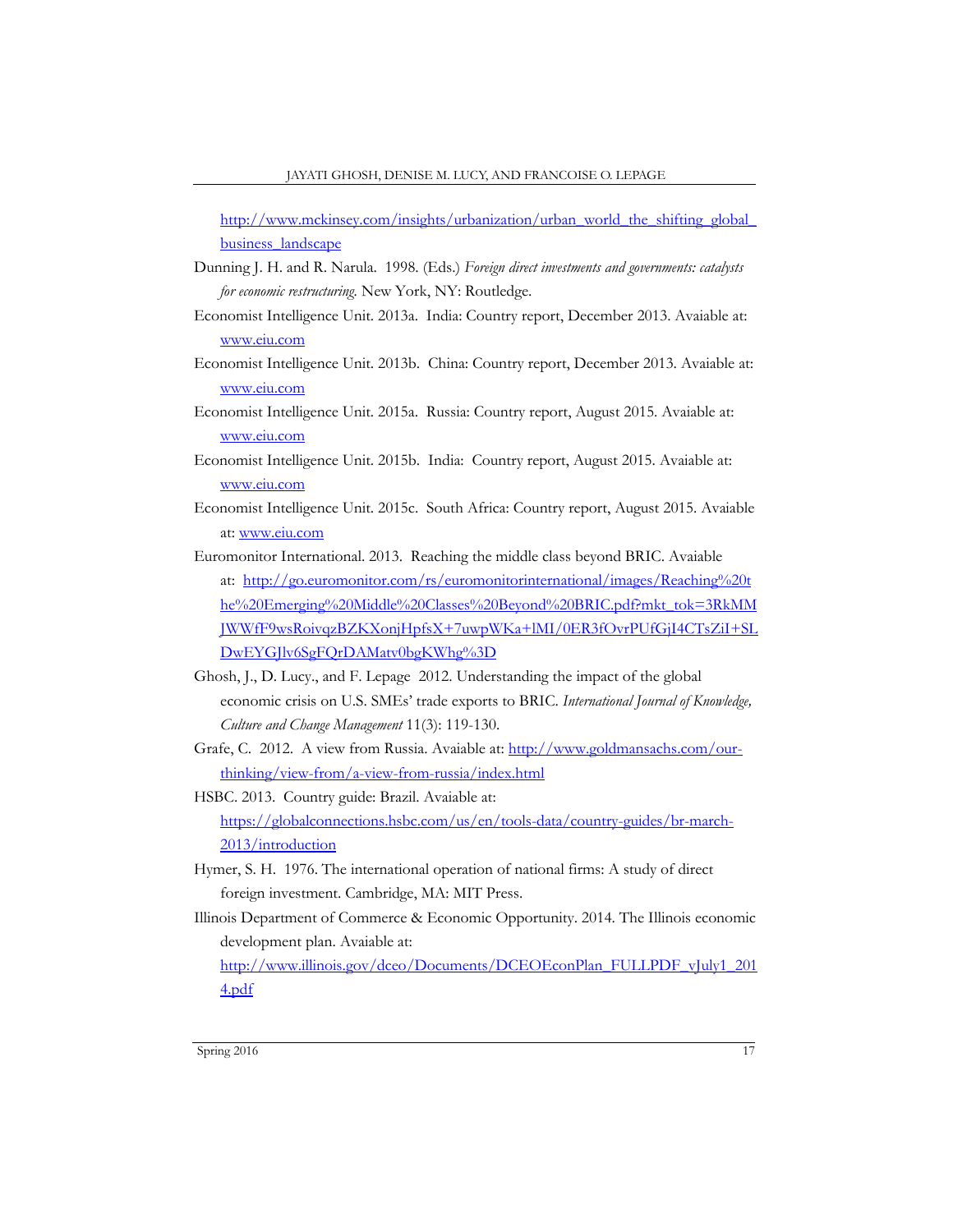Illinois Department of Commerce & Economic Opportunity. 2015. ISTEP program. Avaiable at:

https://www.illinois.gov/dceo/SmallBizAssistance/Export/Pages/ISTEPProgram.as  $\mathbf{p}$ 

- International Trade Administration 2015a. Free trade agreements. Avaiable at: www.trade.gov/fta/
- International Trade Administration 2015b. Exports, jobs and foreign investment. Available at: California: http://www.trade.gov/mas/ian/statereports/states/ca.pdf, Illinois: http://www.trade.gov/mas/ian/statereports/states/il.pdf, New York: http://www.trade.gov/mas/ian/statereports/states/ny.pdf, Texas: http://www.trade.gov/mas/ian/statereports/states/tx.pdf, Washington: http://www.trade.gov/mas/ian/statereports/states/wa.pdf
- Johanson, J. and J. Vahlne 1977. The Internationalization Process of Firm: A Model of Knowledge Development on Increasing Foreign Commitments. *Journal of International Business Studies* 8 (1): 23-32.
- Kaberuka, D. 2010. Capturing Africa's business opportunity. Available at: https://www.mckinseyquarterly.com/Capturing Africas business\_opportunity\_2612
- Khanna, T., K. G. Palepu., and J. Sinha 2005. Strategies that fit emerging markets. *Harvard Business Review* June: 4-18.
- McKinsey Global Institute. 2012a. Urban world: Cities and the rise of the consuming class. MGI-Urban-world executive summary. Available at: http://www.mckinsey.com/insights/urbanization/urban\_world\_cities\_and\_the\_rise\_ of the consuming class
- McKinsey Global Institute. 2012b. Africa at work: Job creation and inclusive growth. Available at: http://www.mckinsey.com/insights/africa/africa\_at\_work
- McKinsey Global Institute. 2015. South Africa's big five: Bold priorities for inclusive growth. Available at: www.mckinsey.com/mgi
- McKinsey Global Institute. 2016. Urban world: The global consumers to watch. Available at: http://www.mckinsey.com/global-themes/urbanization/urban-world-the-globalconsumers-to-watch
- New York Governor's Office. 2014. Governor Cuomo launches new "Global NY", 2014. Available at: https://www.governor.ny.gov/news/governor-cuomo-launches-newglobal-ny-initiatives-attract-international-investment-and-trade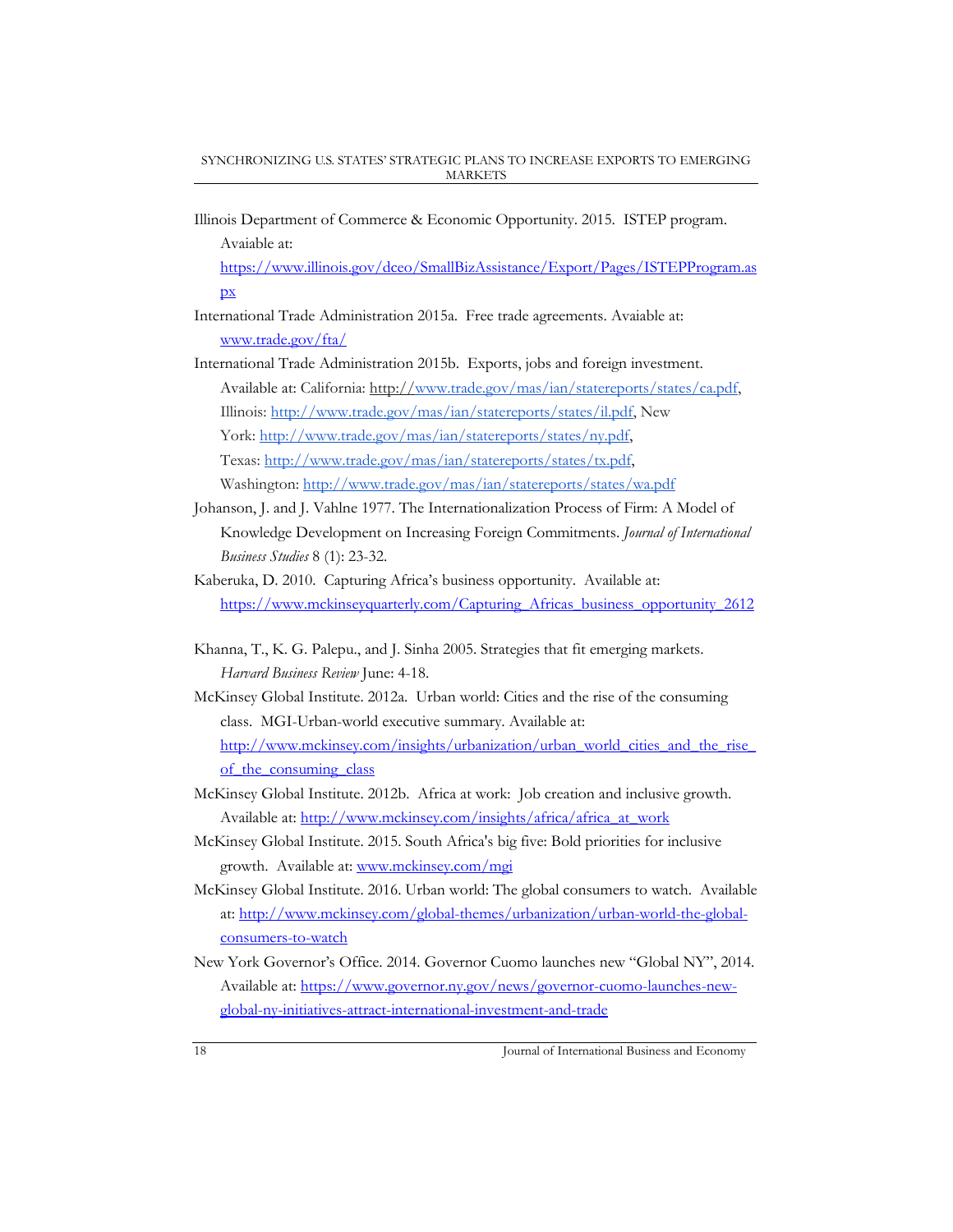- Poddar, T. 2012. A View from India. Avaiable at: http://www.goldmansachs.com/ourthinking/view-from/a-view-from-india/index.html
- Population Reference Bureau. 2014. 2014 World population data sheet. Available at: http://www.prb.org/Publications/Datasheets/2014/2014-world-population-datasheet/data-sheet.aspx
- Population Reference Bureau 2015. 2015 World population data sheet. Available at: http://www.prb.org/pdf15/2015-world-population-data-sheet\_eng.pdf
- PricewaterhouseCoopers. 2014. Anticipating problems, finding solutions. Global Annual Review. Retrieved 10/9/2015, from http://www.pwc.com/gx/en/global-annualreview/assets/pwc-global-annual-review-2014.pdf
- SBA Office of Advocacy 2015. Small business profile: United States. Retrieved 25/5/2016 from www.sba.gov/sites/default/files/advocacy/SB%20Profiles%202014-15\_0.pdf
- Small Business Administration. 2016. State trade and export promotion (STEP) Grant Initiative. Available at: https://www.sba.gov/content/state-trade-and-exportpromotion-step-pilot-grant-initiative-cfda-59061-1
- Small Business Administration Office of Advocacy. 2015. Small businesses key players in international trade. Available at: https://www.sba.gov/sites/default/files/advocacy/Issue-Brief-11-Small-Biz-Key-Players-International-Trade.pdf
- The White House. 2010. National export initiative: Executive order 13534. Available at: http://www.gpo.gov/fdsys/pkg/CFR-2011-title3-vol1/pdf/CFR-2011-title3-vol1 eo13534.pdf
- United Nations Development Programme. 2014. Human development reports 2014. Sustaining human progress: reducing vulnerabilities and building resilience. South Africa. Available at: http://hdr.undp.org/en/countries/profiles/ZAF
- United Nations Statistics Division. 2014. National accounts main aggregate database. Available at: http://unstats.un.org/unsd/snaama/resCountry.asp
- United States Census Bureau. 2015. Foreign trade exports by state. Available at: http://www.census.gov/foreign-trade/statistics/state/data/index.html
- United States Census Bureau. 2016. Statistics of U.S. businesses. Available at: www.census.gov/econ/susb/
- United States Small Business Administration. 2009. The small business economy, a report to the President. Available at: https://www.sba.gov/sites/default/files/files/sb\_econ2009.pdf